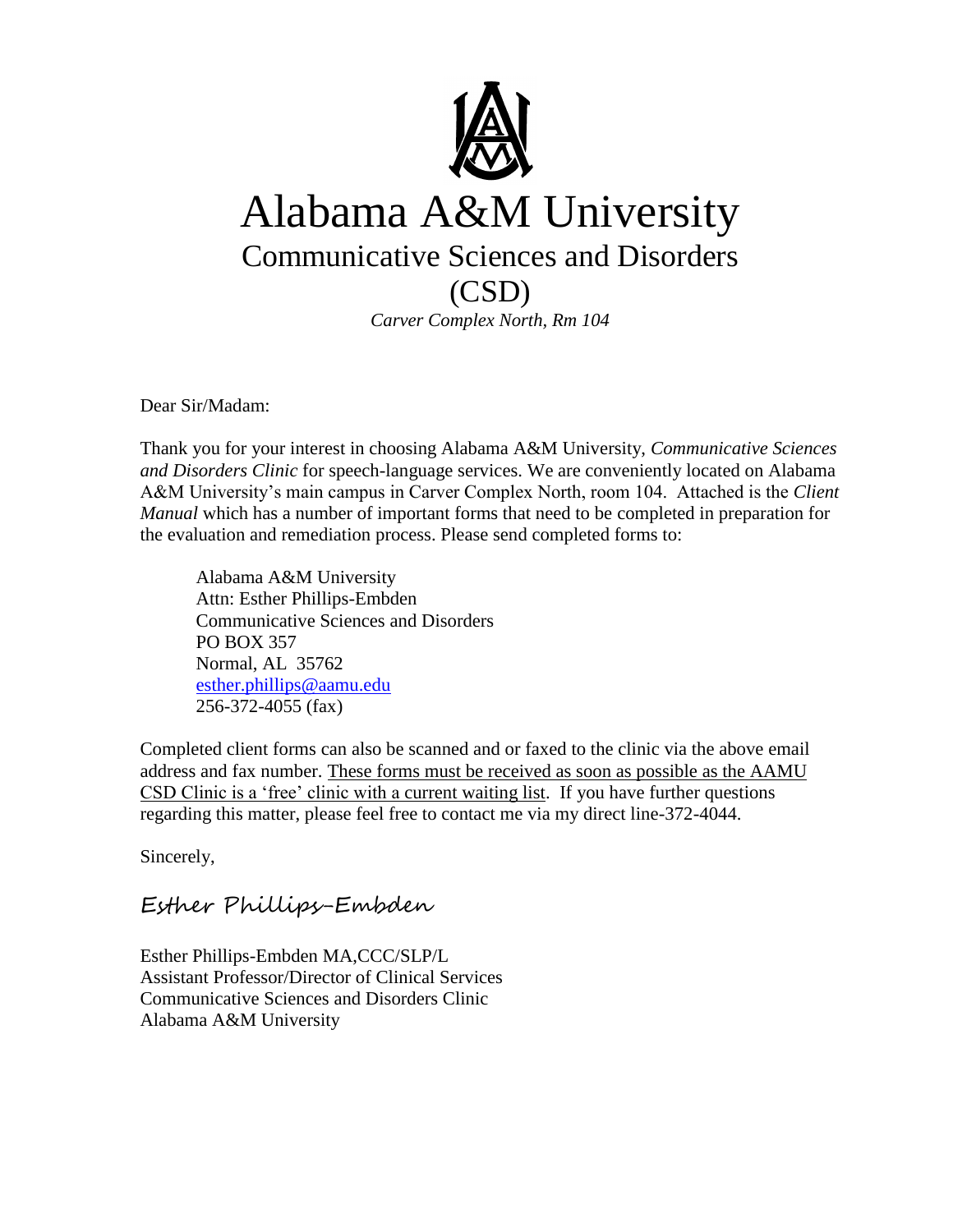

### **ALABAMA A & M UNIVERSITY Communicative Sciences & Disorders Clinic (CSD) (Carver Complex North 104)**

# **CLIENT HANDBOOK**

# **2022-2023**

*Alabama A & M University (the University) recognizes that the best way to prevent illness is to avoid being exposed to COVID-19. The University will take proactive steps to decrease the spread of COVID-19 and reduce its impact upon its faculty, staff, and visitors. To aid in this endeavor, the University encourages sick individuals to stay at home, identifying where and how they may be exposed to COVID-19 and taking steps to reduce those potential exposures.*

*Masks and social distancing will be required in the clinic until otherwise noted.*

*We are proud to be an ASHA-Accredited Program!* 



*We are accredited by the Council for Academic Accreditation (CAA) in Audiology and Speech-Language Pathology of the American Speech-Language-Hearing Association (ASHA).*

*To Contact ASHA: 2200 Research Boulevard Rockville, MD 20850 1-800-498-2071 or http://www.asha.org*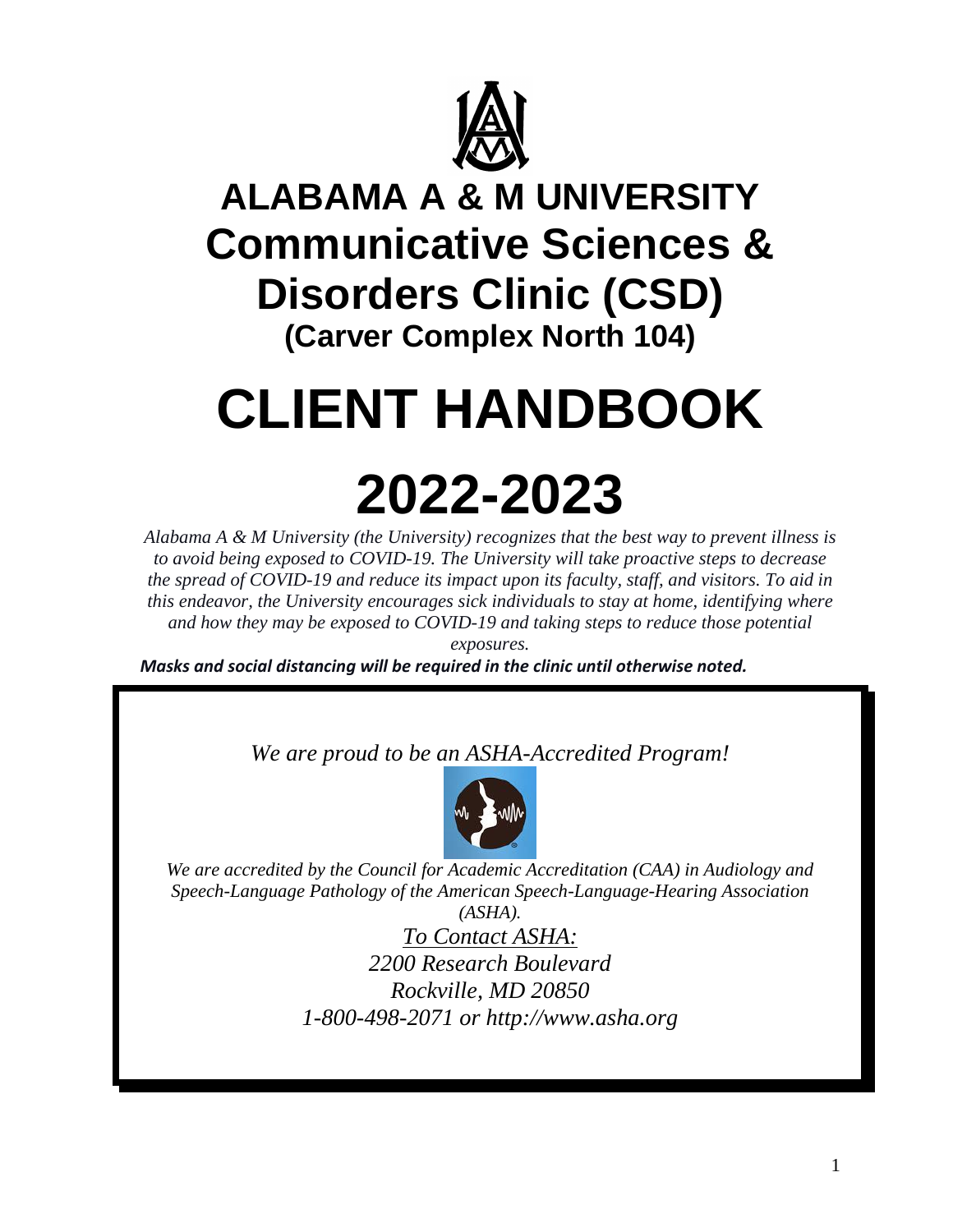### **TABLE OF CONTENTS**

### Topic

#### Page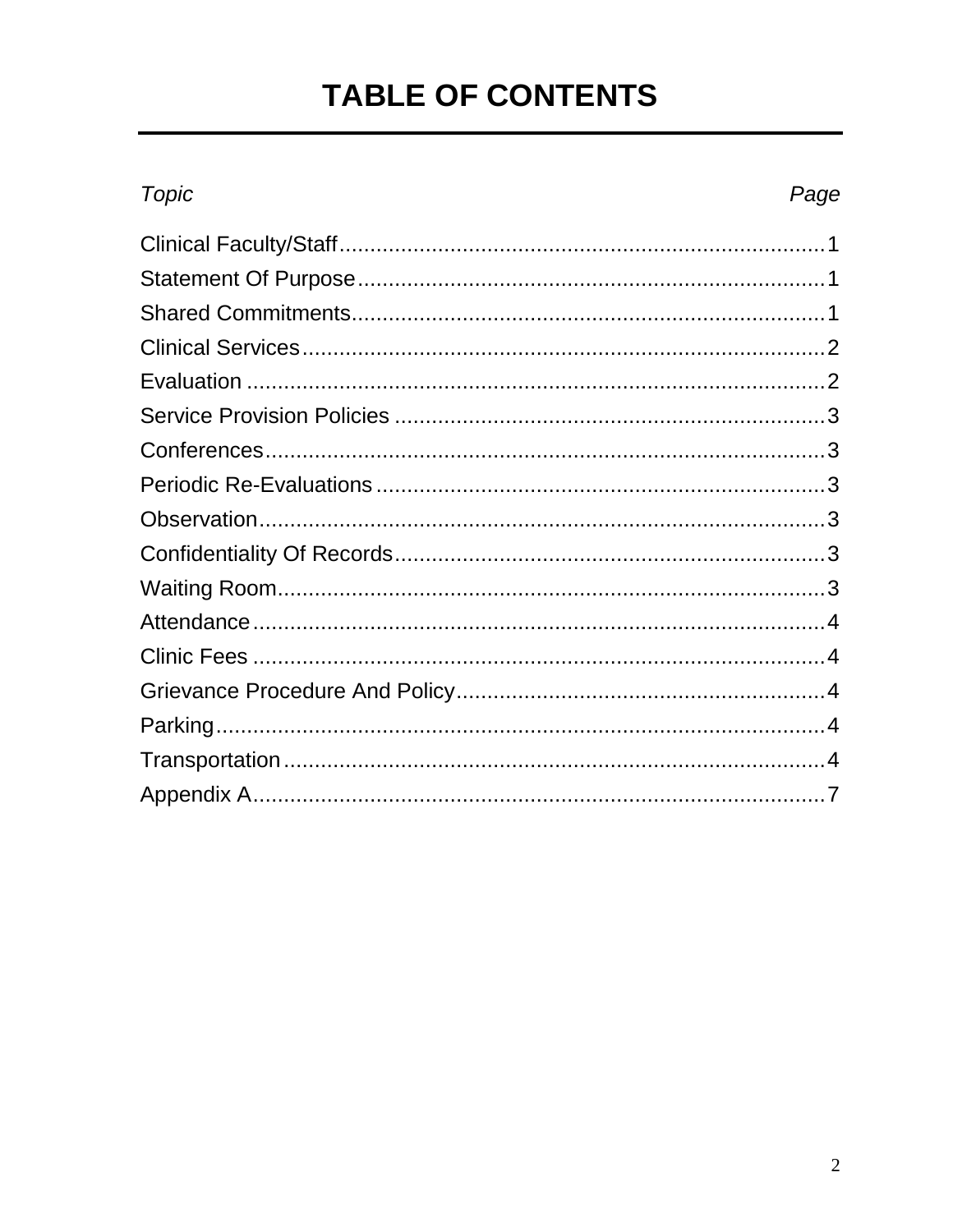#### **CSD CLINICAL FACULTY/STAFF**

**Mrs. Shawn Pair,** AAMU CSD and Clinic Secretary **372-5541 Ms. Esther Phillips-Embden,** Assistant Professor, **Director of Clinical Services** M.A., CCC-SLP/L **372-4044 Mrs. Dalaina Horton,** Instructor, **Clinical Supervisor** M.S. CCC-SLP/L **372-4124 Dr. Hope Reed**, Associate Professor, **Orofacial Myologist** CCC-SLP-D **372-4036 Dr. Diana Blakney-Billings,** Associate Professor, CSD Program Coordinator, **Audiologist, Audiology Clinic** Au.D,CCC-A **372-5541**

#### **STATEMENT OF PURPOSE**

Alabama A&M University Communicative Sciences and Disorders (CSD) Clinic is a training clinic that is currently free to the public. Our clinic provides hands-on training for graduate and undergraduate students as they progress through the CSD program, learning to apply information gained in the classroom. All students are supervised by ASHA-certified (national) and ABESPA licensed faculty. As AAMU CSD student-clinicians develop clinical skills, they are placed in a position to serve the speech-, language-, and hearing needs of individuals in our community and enhance the effectiveness and quality of communication.

#### **SHARED COMMITMENTS**

AAMU CSD Program/Clinic will . . .

- 1. Prepare quality professionals who will be employed in both the public and private sectors (e.g., hospitals, schools, nursing homes) emphasizing transdisciplinary experiences with physicians, nurses, social workers, case managers, teachers, psychologists, and other specialists in health care fields,
- 2. Provide quality speech-, language-, and hearing clinical services to clients at Alabama A & M University and its surrounding communities,
- 3. Disseminate information regarding speech, language, and hearing behaviors through research and collaborative scholarly activities (e.g., presentations, consultations, and publications), and
- 4. Provide community service programs focusing on awareness, education, and prevention of speech-, language-, and hearing disorders.

#### **CLINICAL SERVICES**

Clinical services are provided by both undergraduate and graduate students in the Communicative Sciences and Disorders program while being supervised by nationally certified clinical faculty. (i.e., faculty who hold the Certificate of Clinical Competency from ASHA).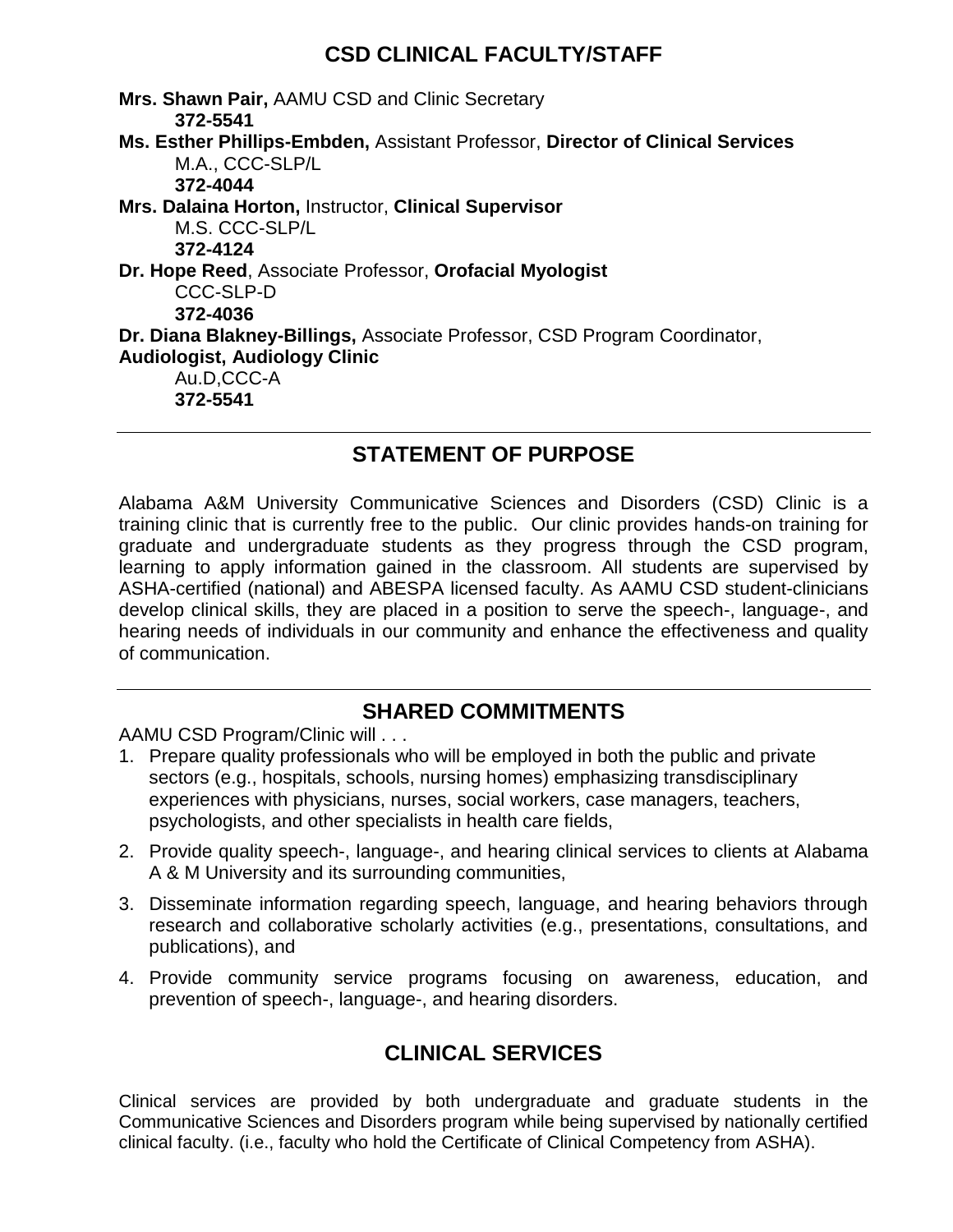Specific services offered by the *Alabama A & M University Communicative Sciences and Disorders (CSD) Clinic* include the diagnostic evaluation and remediation/treatment of speechlanguage-, and hearing disorders. Prior to enrollment in any of the therapy programs, a current speech and language evaluation must be completed, as well as a hearing screening. Clients with vocal/voice concerns may be required to have a physician's written referral. If a prior evaluation has been completed by another speech-language pathologist/audiologist, the client or guardian may request that the evaluation records be released to AAMU CSD Clinic. However, an evaluation will be administered for all new and returning clients. In addition, each client, (or guardian), must complete and sign the appropriate forms, which include:

- 1. Case history form,
- 2. Authorization for video/audio taping, and student observations and chart review for educational purposes,
- 3. Authorization for release of information TO another agency or physician (if applicable), and
- 4. Authorization for release of information FROM another agency or physician (if applicable).
- 5. Consent for Clinical Services form

Therapy will not be initiated until these forms have been completed and received. These forms can be located on-line under "client forms and manuals", at

<http://www.aamu.edu/csd/csdclinic.aspx> and in appendix A of this document.

#### **EVALUATION**

The evaluation of the client's communication skills addresses . . .

- 1. The ability to understand and produce language—may include literacy components,
- 2. The ability to produce speech sounds,
- 3. Voice characteristics,
- 4. Speech fluency,
- 5. Oral-motor structures and functions, and
- 6. Auditory (hearing) skills.

Following the evaluation, recommendations may include enrollment for therapy, referral to another professional agency, or a re-evaluation at a later date.

#### **SERVICE PROVISION POLICIES**

Services are provided to clients of all ages. No client will be refused services on the basis of race, gender, ethnic origin, or religion. This policy is in compliance with Title VI of the Civil Rights Act of 1964 and other current regulations that safeguard against discrimination. The Alabama A & M University CSD Clinic reserves the right to refuse services to clients who may be considered inappropriate candidates in this clinical setting.

The Alabama A & M University Communicative Sciences and Disorders Clinic serves the educational and training needs of students. In order for the student clinicians to better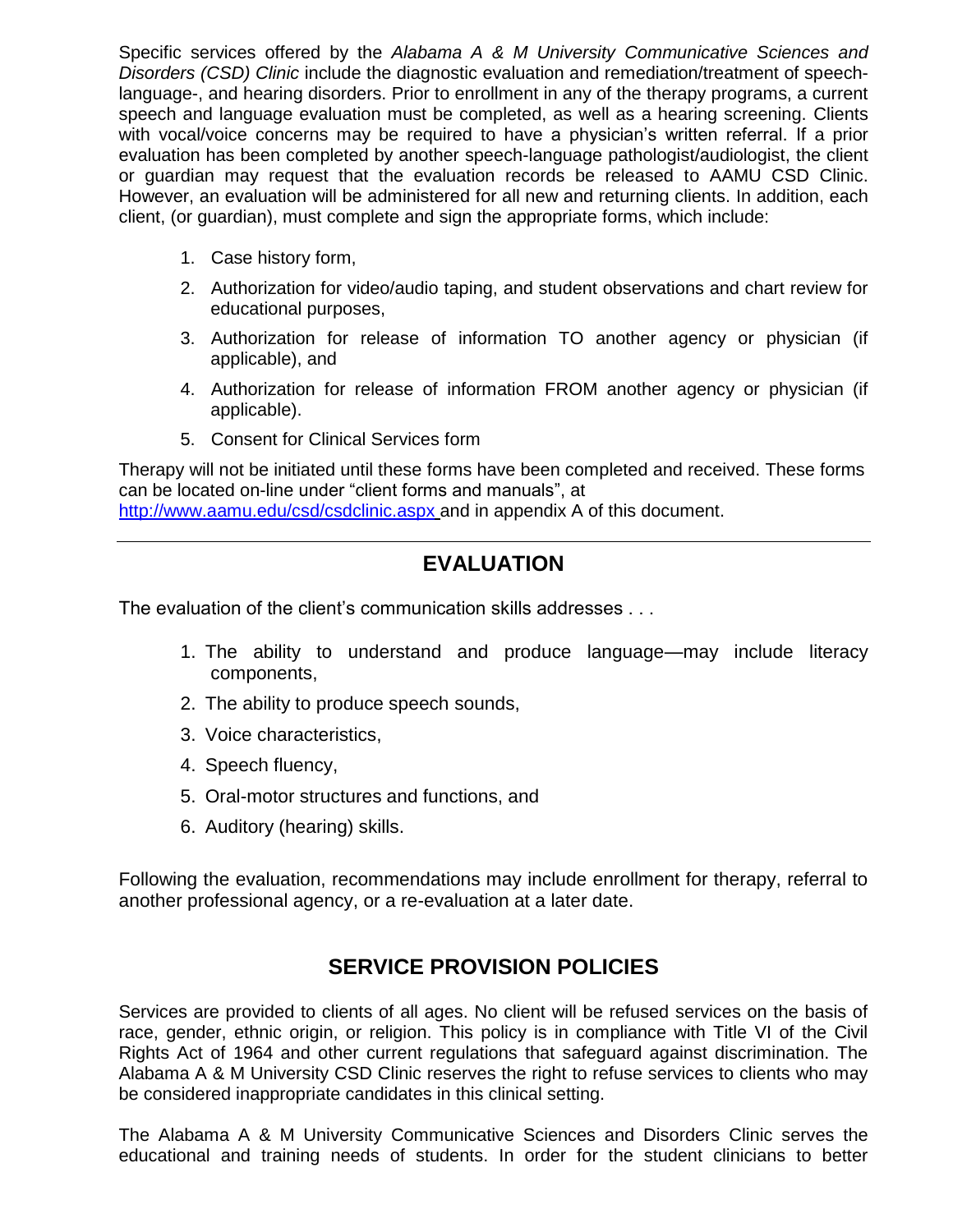understand the nature of a client's communication disorder, digital recordings may be performed. These media are considered confidential and are solely for the purpose of education. They will be used only by student clinicians, clinical faculty, and clients. The client or guardian must sign an *Authorization for video/audio taping for educational purposes* form to allow these services to be performed. Occasionally, clients may be requested to participate in ongoing research. Such participation is formally requested, and proceeds only with the client's or guardian's consent.

#### **CONFERENCES**

Conferences with the family will be scheduled periodically. These conferences usually take place at the beginning and end of the semester. However, a client or family may request a conference at any time by contacting the client's faculty clinical supervisor.

#### **PERIODIC RE-EVALUATIONS**

Periodic re-evaluations will be performed throughout the therapy process to continually assess speech-, language-, and hearing skills. This allows for assessment of progress and the planning and development of future therapy goals.

#### **OBSERVATION**

Observation of diagnostic and therapy procedures is available to the client's family members in the AAMU CSD observation suites. To prevent client distraction, it is preferred that the family does not sit in the therapy room during a diagnostic or therapy session. In this educational/training environment, sessions may be observed by other students in training. All observers will be required to sign a *Confidentiality Statement* to satisfy state HIPAA requirements.

#### **CONFIDENTIALITY OF RECORDS**

A clinic/working folder is maintained for all clients seen at the Alabama A & M University CSD Clinic. Included in this folder are diagnostic findings/reports, therapy reports, case history information, consent forms, as well as other pertinent information. This information is considered confidential. Access to the folder is granted to client's family members, supervising faculty, and student clinicians working directly with the client.

When specifically requested in writing per designated clinic form (one form per request), the clinic will supply relevant information to specified entities such as physicians, schools, or other professionals.

A permanent record is kept for each client of activities in this clinic. No information which could potentially identify the client leaves the clinic. All such information is carefully guarded within the clinic. For more details, contact your faculty supervisor.

#### **WAITING ROOM**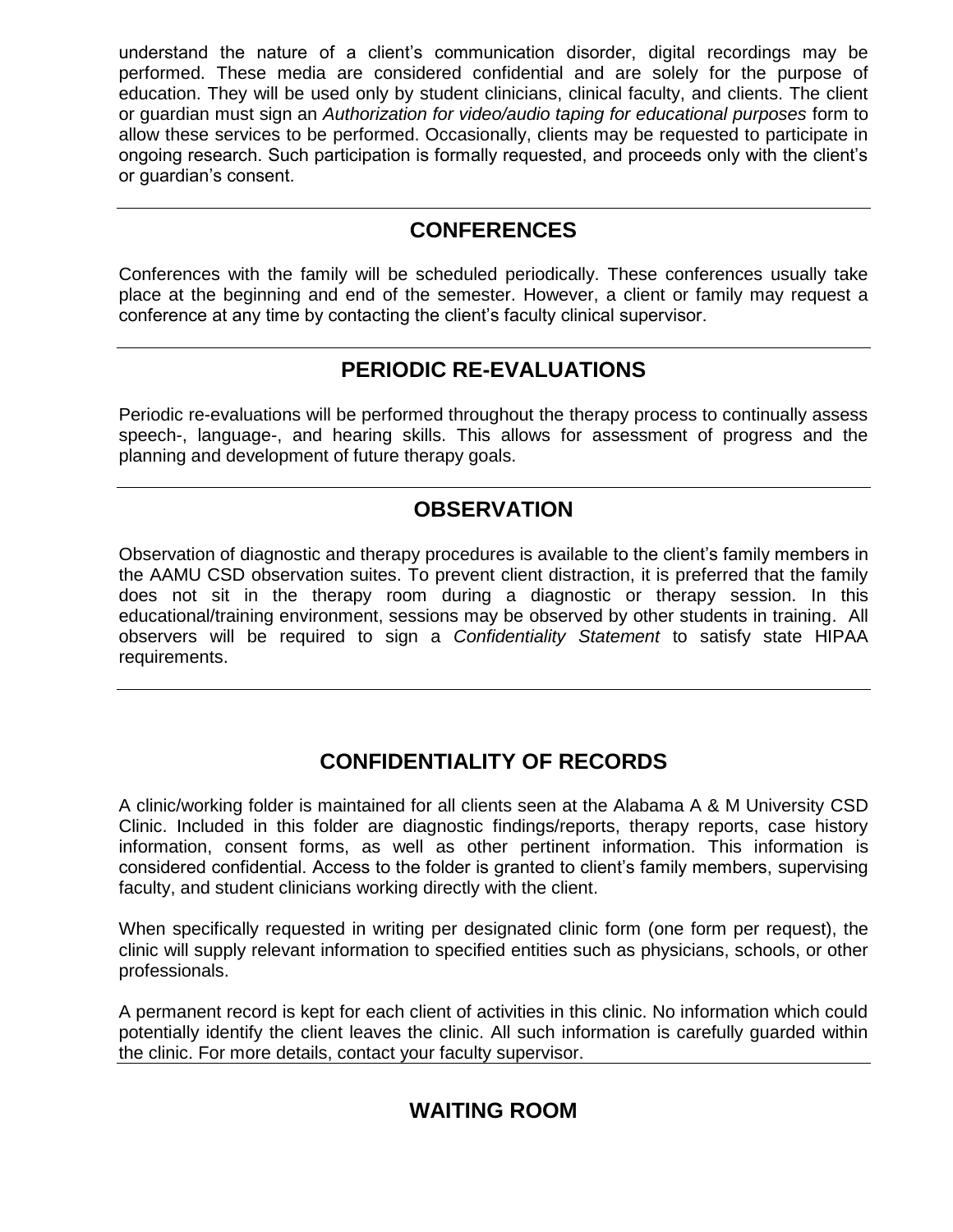The waiting room is for families of the clients enrolled in clinical services. Donations of books, magazines, and toys are greatly appreciated. Parents are asked to please keep the waiting area clean by returning items to designated areas/places when leaving the clinic. Children are to be supervised at all times. The AAMU CSD Clinic is a "No Smoking/Vaping" zone.

#### **ATTENDANCE**

Most clients are seen twice per week for 50-minute sessions. Therapy is most effective when attendance is regular. It is important that every effort be made to be present for ALL scheduled therapy sessions and to arrive on time. THREE absences in a semester or TWO consecutive absences could result in dismissal from therapy for the remainder of the semester. Extenuating circumstances may allow for exceptions at the discretion of the supervisor.

Upon dismissal from the program for absences, the client will be expected to call to request being placed back on the waiting list for the following semester. We begin taking clients for the upcoming semester approximately 1 month before the close of the current semester.

> Fall semester – call in July Spring semester – call in November Summer semester – call in April

If you must be absent for any reason, please contact the clinical supervisor(s) -- Ms. Phillips-Embden, 372-4044; Mrs. Dalaina Horton, 372-4124; or The clinic secretary, Ms. Shawn Pair, 372-5541--as soon as you know that you will not be able to attend. If the above individuals are unavailable, please leave a voice mail message.

#### **CLINIC FEES**

The AAMU CSD Clinic is a free clinic. Clients selected to receive services clients will be notified. It will be important for all clients to attend clinic sessions on a regular schedule (void of non-emergency absences) to avoid being placed on the waiting list as outlined in this Client Handbook. Clients may be asked to pay for specialized equipment and devices used specifically for their specified communication needs.

#### **GRIEVANCE PROCEDURE AND POLICY**

The clinical faculty welcomes any comments or suggestions that may prove beneficial to the client during the diagnostic or therapy process. Complaints related to clinical services should be directed to the Clinic Director, Ms. Phillips-Embden.

#### **PARKING**

All clients are required to request an CSD Clinic Parking Pass from the secretary, Nicky, during the first week of service. All clients must display the parking pass in the windshield or rearview mirror of their vehicle. The parking pass will expire at the end of each semester. New parking passes are issued in the beginning of each semester. Clients are permitted to park in the lots adjacent to either clinic (CCN, CCE, and CCS). Parking is permitted in spaces designated for CSD Patient Parking and in UN-NUMBERED faculty/staff parking spaces ONLY.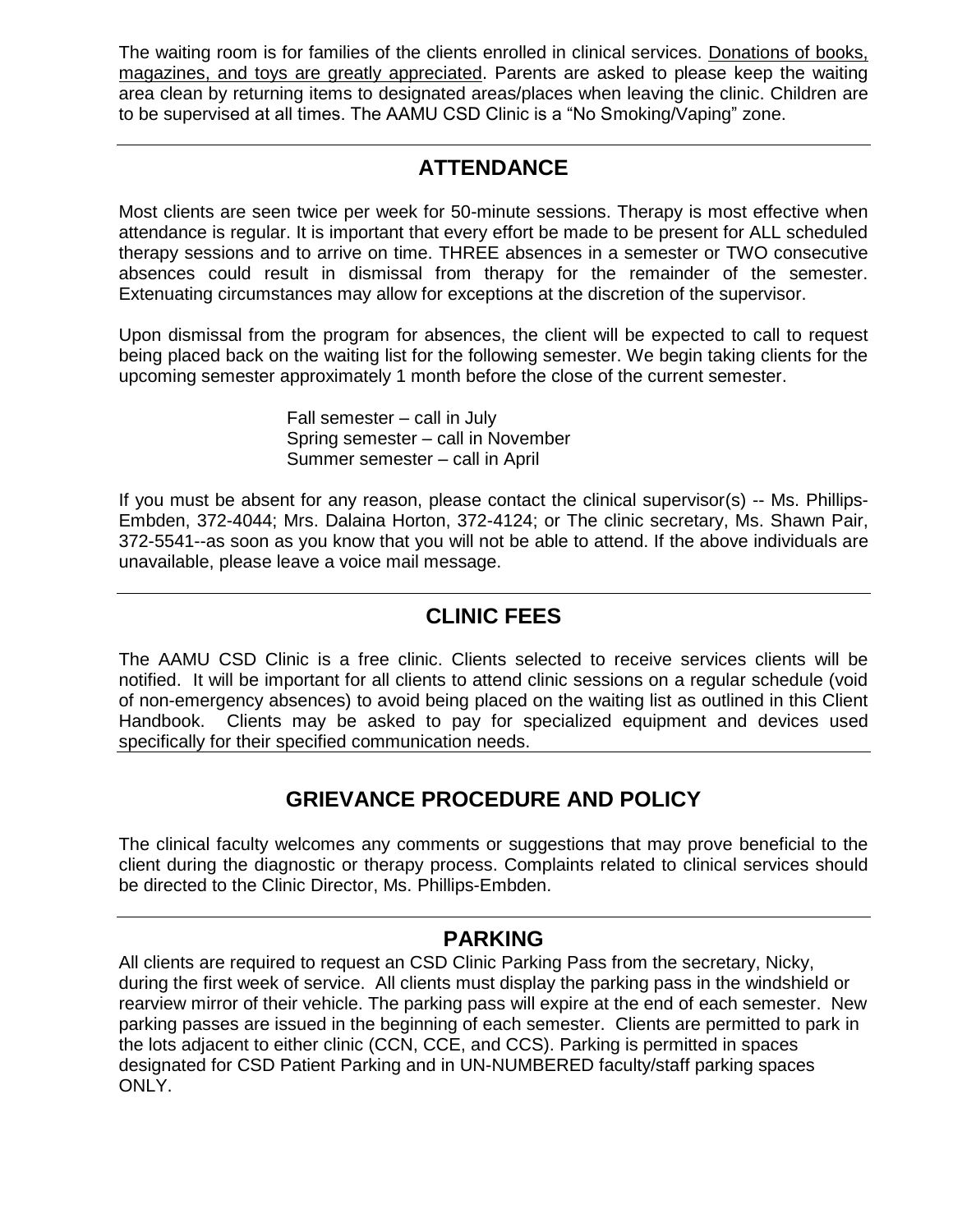#### **TRANSPORTATION**

Clients needing transportation to the AAMU CSD Clinic may make arrangements through Handi Ride. There is an application process/fee and not all applicants will qualify. If you desire to inquire about the services Handi Ride provides, they may be contacted at 256-427- 6857 (scheduling) or 256-532-RIDE

#### **POLICY FOR CLIENT/CLINIC SAFETY/GUARDIANSHIP**

To ensure the safety, security, and well-being of clients served in the AAMU CSD Clinic, guardians of minor children and medical guardians of adults must sign a 'consent to treat form' on behalf of the client, before services are rendered. All clients will be accompanied to and from therapy sessions by their assigned student clinician or supervisor. Specifically, upon completion of therapy sessions, clients are to be escorted to the lobby or other waiting areas and/or returned to the care of their responsible party, unless the client is able to legally operate independently (i.e. drive/UBER/bus and attend therapy appointments independently). Medical guardians of unaccompanied adult clients, upon signing the *Consent to Treat* form, waive all liabilities if such clients leave the AAMU CSD Clinic voluntarily. The AAMU CSD Clinic will attempt to contact the guardian if the latter occurs.

In the event that a client's safety is in question, The AAMU CSD Clinic reserves the right to request that a caregiver accompanies the client to services and remain on AAMU CSD Clinic premises while the client receives services. If the CSD Clinic faculty/staff feel that a client's safety may be in jeopardy, the following actions should be taken:

- Notify AAMU Police Department/Public Safety of the current situation (5555)
- Alert Clinical Director/Clinical Supervisors to assist with the situation (4044/4035)
- Alert the client's responsible party
- Complete a formal incident report

#### **POLICY FOR COMMUNICABLE DISEASES**

In the attempt to control the transmission of the communicable diseases listed below, the following policy will be adhered to in the Alabama A&M CSD Clinic:

#### **DISEASE/VIRUS MINIMUM PERIOD OF ISOLATION OF THE CHILD**

COVID-19 **If individuals are not exhibiting signs or symptoms of COVID19, they** may be permitted to enter the clinic for speech, language and hearing services. Temperatures will be taken upon entry to the clinic. The use of masks is required. If individuals have been exposed to someone with COVID or themselves have signs and symptoms of COVID, such individuals will be asked not to visit the clinic until they have been quarantined for the recommended period.

> **Who needs to quarantine?** People who have been in **[close](https://www.cdc.gov/coronavirus/2019-ncov/php/contact-tracing/contact-tracing-plan/appendix.html#contact)  [contact](https://www.cdc.gov/coronavirus/2019-ncov/php/contact-tracing/contact-tracing-plan/appendix.html#contact)** with someone who has COVID-19—excluding people who have had COVID-19 within the past 3 months or **[who are fully](https://www.cdc.gov/coronavirus/2019-ncov/vaccines/fully-vaccinated.html)  [vaccinated](https://www.cdc.gov/coronavirus/2019-ncov/vaccines/fully-vaccinated.html)**.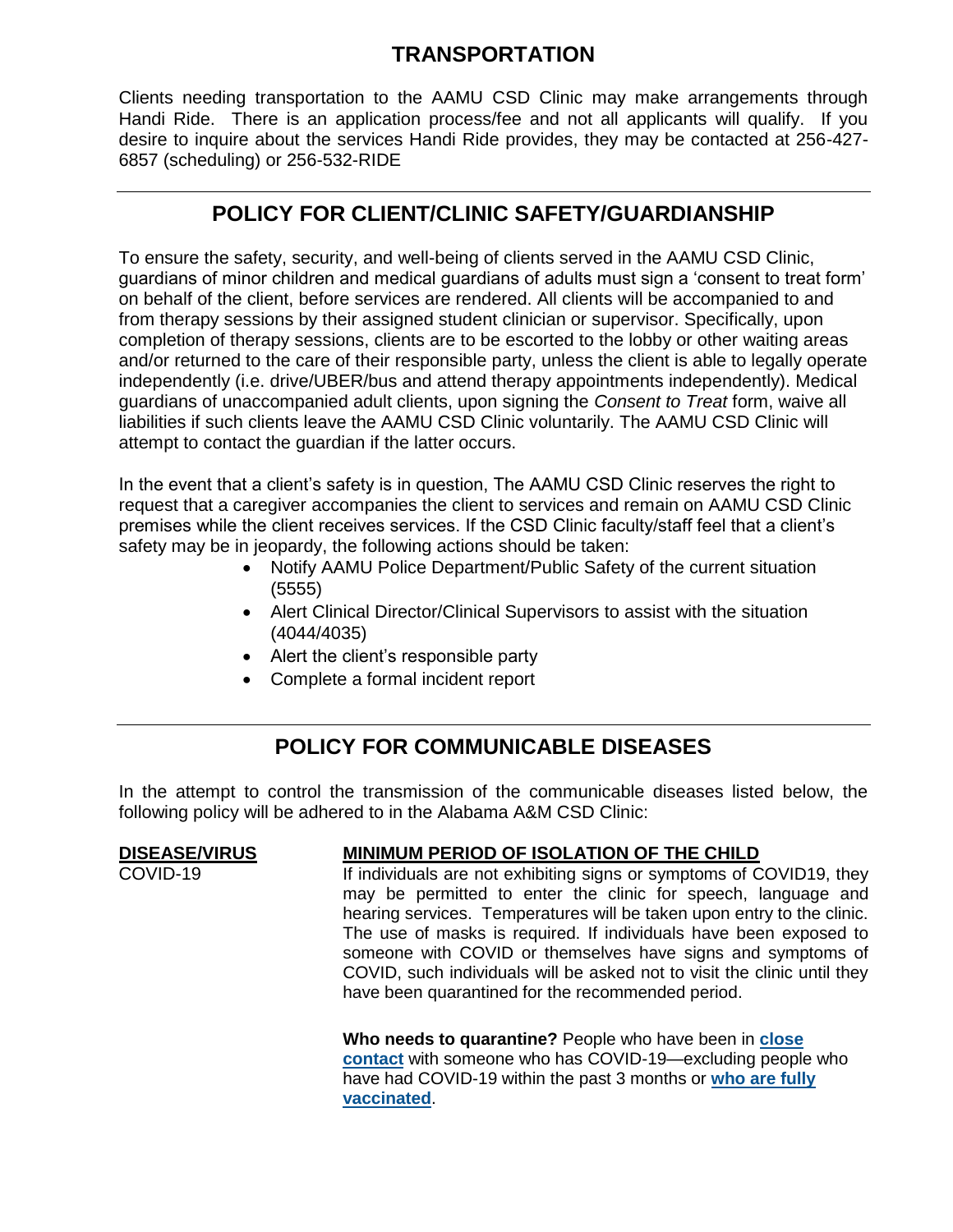|                          |           | People who have tested positive for COVID-19 within the past three<br>(3) months and recovered do not have to quarantine or get tested<br>again as long as they do not develop new symptoms.                                                                       |
|--------------------------|-----------|--------------------------------------------------------------------------------------------------------------------------------------------------------------------------------------------------------------------------------------------------------------------|
|                          |           | People who develop symptoms again within three (3) months of their<br>first bout of COVID-19 may need to be tested again if there is no<br>other cause identified for their symptoms.                                                                              |
|                          |           | People who have been in close contact with someone who has<br>COVID-19 are not required to quarantine if they have been fully<br>vaccinated against the disease and show no symptoms.                                                                              |
|                          |           | What counts as <b>close contact?</b>                                                                                                                                                                                                                               |
|                          |           | You were within six (6) feet of someone who has COVID-19 for a<br>total of 15 minutes or more                                                                                                                                                                      |
|                          |           | You provided care at home to someone who is sick with COVID-19                                                                                                                                                                                                     |
|                          |           | You had direct physical contact with the person (hugged or kissed<br>them)                                                                                                                                                                                         |
|                          |           | You shared eating or drinking utensils                                                                                                                                                                                                                             |
|                          | $\bullet$ | They sneezed, coughed, or somehow got respiratory droplets on<br>VOU. https://www.cdc.gov/coronavirus/2019-ncov/if-you-are-sick/quarantine.html                                                                                                                    |
| Chicken Pox (varicella)  |           | Individual must remain at home until all lesions are crusted and dry.<br>Susceptible child exposed to chicken pox will be excluded from the<br>10th through the 21 <sup>st</sup> day after exposure. Anyone who has received<br>V12G will be excluded for 28 days. |
| Conjunctivitis (Pinkeye) |           | Individual must remain home until 24 hours after treatment (antibiotic<br>eye drops) is initiated.                                                                                                                                                                 |
| <b>German Measles</b>    |           | Individual must remain at home for at least five (5) days after onset of<br>rash. Susceptible child will be excluded from the 7th to the 21st day<br>after exposure.                                                                                               |
| Impetigo                 |           | Individual must remain at home until 24 hours after<br>treatment is initiated.                                                                                                                                                                                     |
| Influenza                |           | Individual must remain home until no fever is detected for 24 hours.                                                                                                                                                                                               |
| Lice (Pediculosis)       |           | Individual must remain at home until the morning after treatment.                                                                                                                                                                                                  |
| Measles (Rubella)        |           | Individual must remain at home for four (4) days after the<br>appearance of rash. Susceptible child will be excluded from the 5 <sup>th</sup><br>exposure.                                                                                                         |
| <b>Mumps</b>             |           | Individual must remain at home for nine (9) days after onset of                                                                                                                                                                                                    |
| swelling.                |           | Susceptible person will be excluded from the 12th to the 26th day<br>after exposure.                                                                                                                                                                               |
| <b>Scabies</b>           |           | Individual must remain at home until treatment has been completed.                                                                                                                                                                                                 |
| Streptococcus (strep)    |           | Individual must remain home until 24 hours after the<br>first dose of antibiotics is given and be free of fever.                                                                                                                                                   |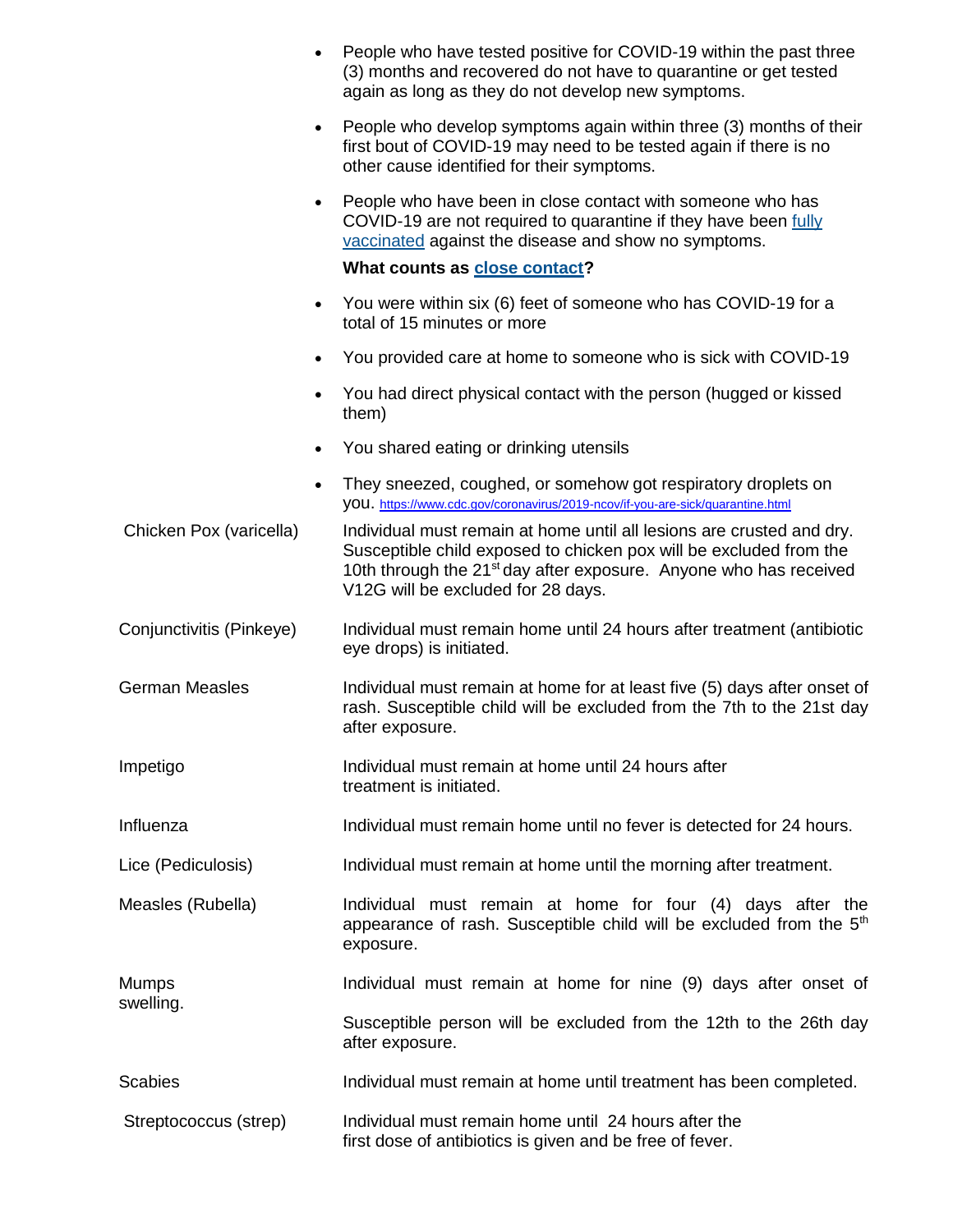Published by the Massachusetts Department of Public Health, Division of Communicable Disease, March, 1992. Report of the Committee on Infectious Diseases, American Academy of Pediatrics, 1991; Kidshealth, 2002; State of New york Department of Heath, 2008.

*We wish you the best possible success here in the clinic. Together, we can make a difference!*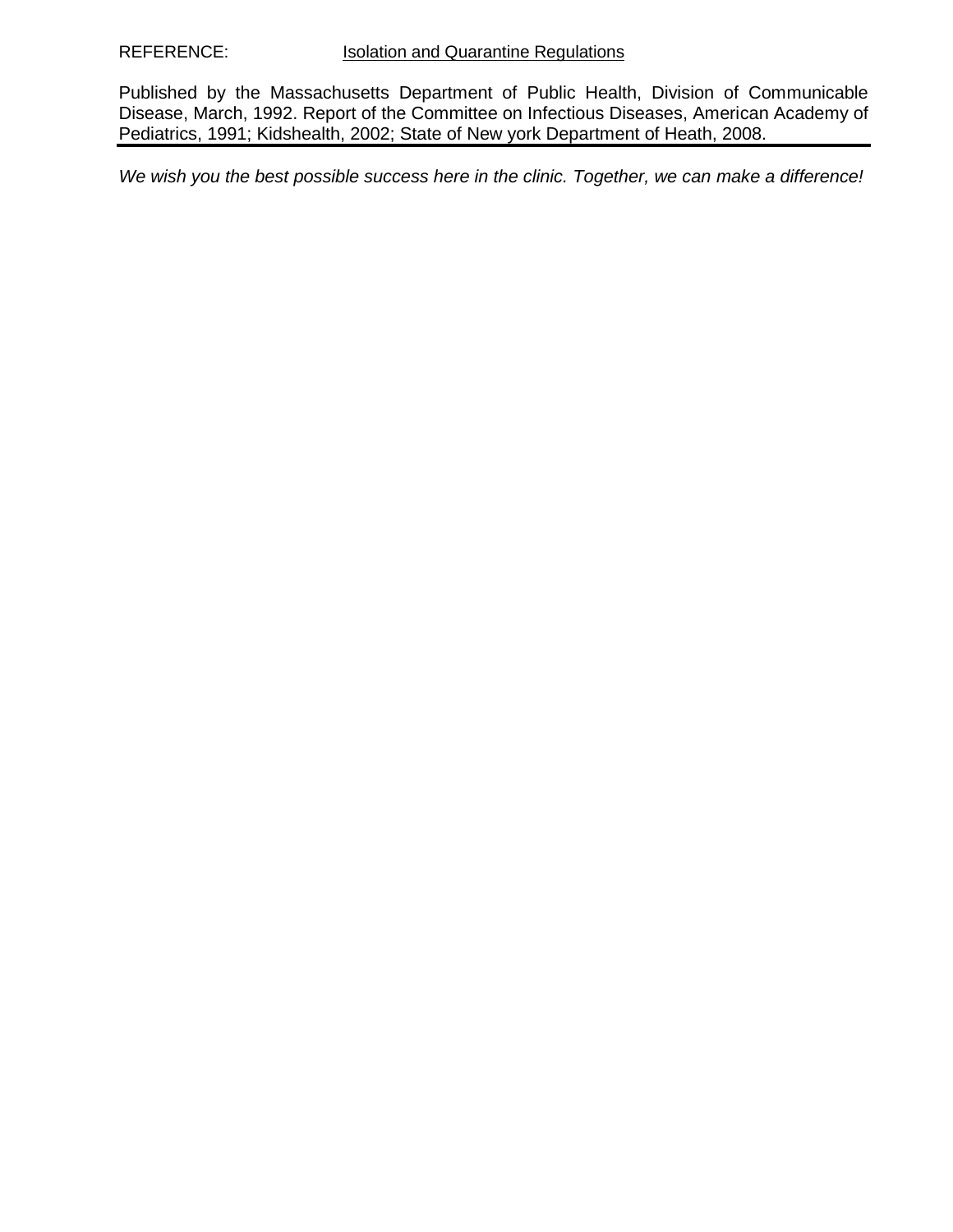

#### **Alabama A&M University Communicative Sciences and Disorders PROGRAM**

#### **CONFIDENTIALITY STATEMENT Client Handbook**

I understand that information regarding clients and or students in the CSD Program, (including anything observed in the clinic, and information heard re: other families, clients, faculty, staff or student clinicians) is to be held strictly confidential.

\_\_\_\_\_\_\_\_\_\_\_\_\_\_\_\_\_\_\_\_\_\_\_\_\_ \_\_\_\_\_\_\_\_\_\_\_\_\_\_\_\_\_\_\_\_\_\_\_\_\_ \_\_\_\_\_\_\_\_\_\_\_\_\_\_\_ Printed Name Signature Signature Today's Date

*\*\*\*Please sign and submit this document to the Program Secretary, during initial visit to the clinic.*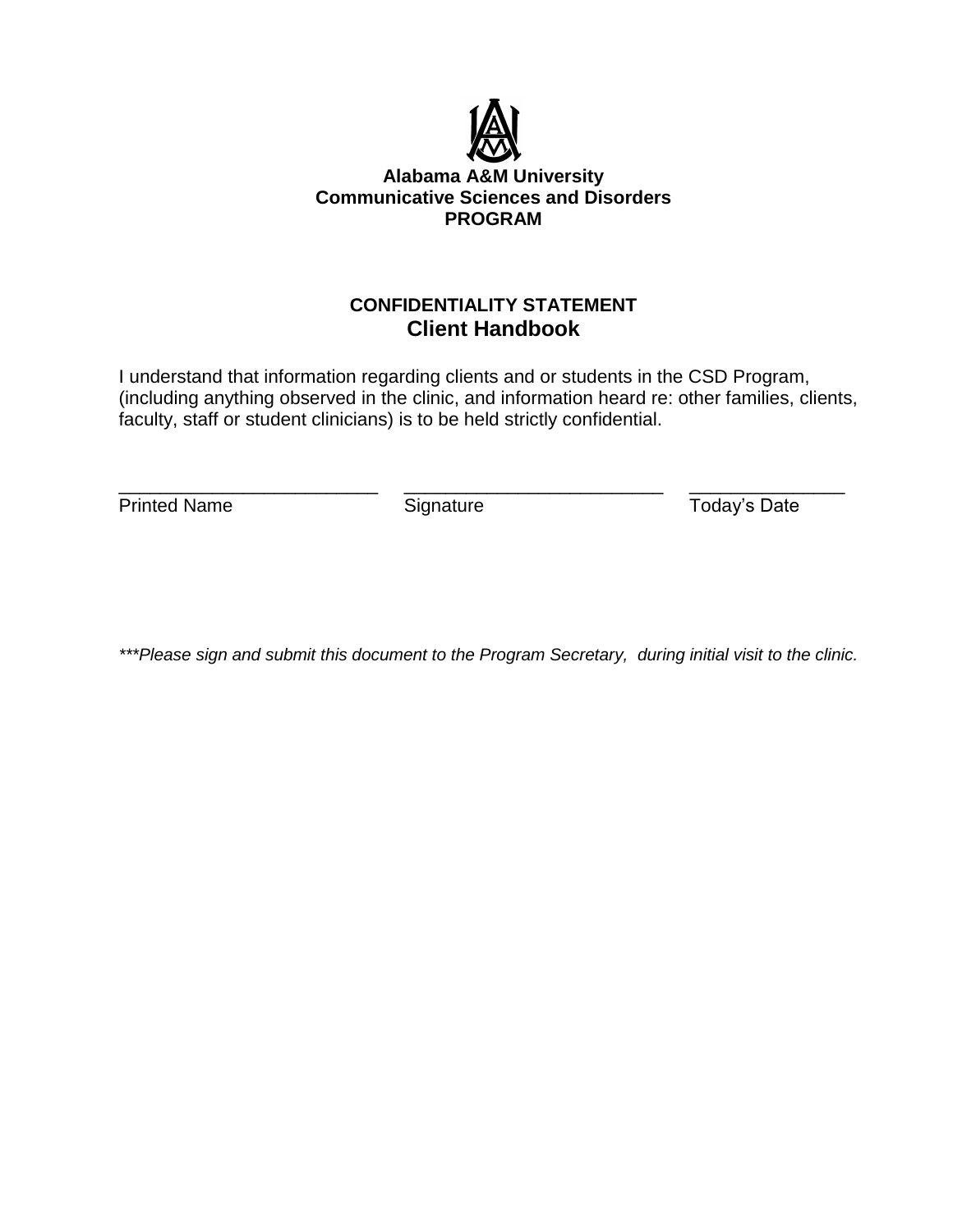#### APPENDIX A

#### AAMU CSD CLIENT CLINIC FORMS

- 1. Child Case History Form
- 2. Adult Case History Form
- 3. Attendance Contract
- 4. Consent for Clinical Services
- 5. Authorization form Release of Information to Another Agency or Physician
- 6. Authorization form Release of information from Another Agency or Physician
- 7. Authorization form Video/Digital Recording for Educational Purposes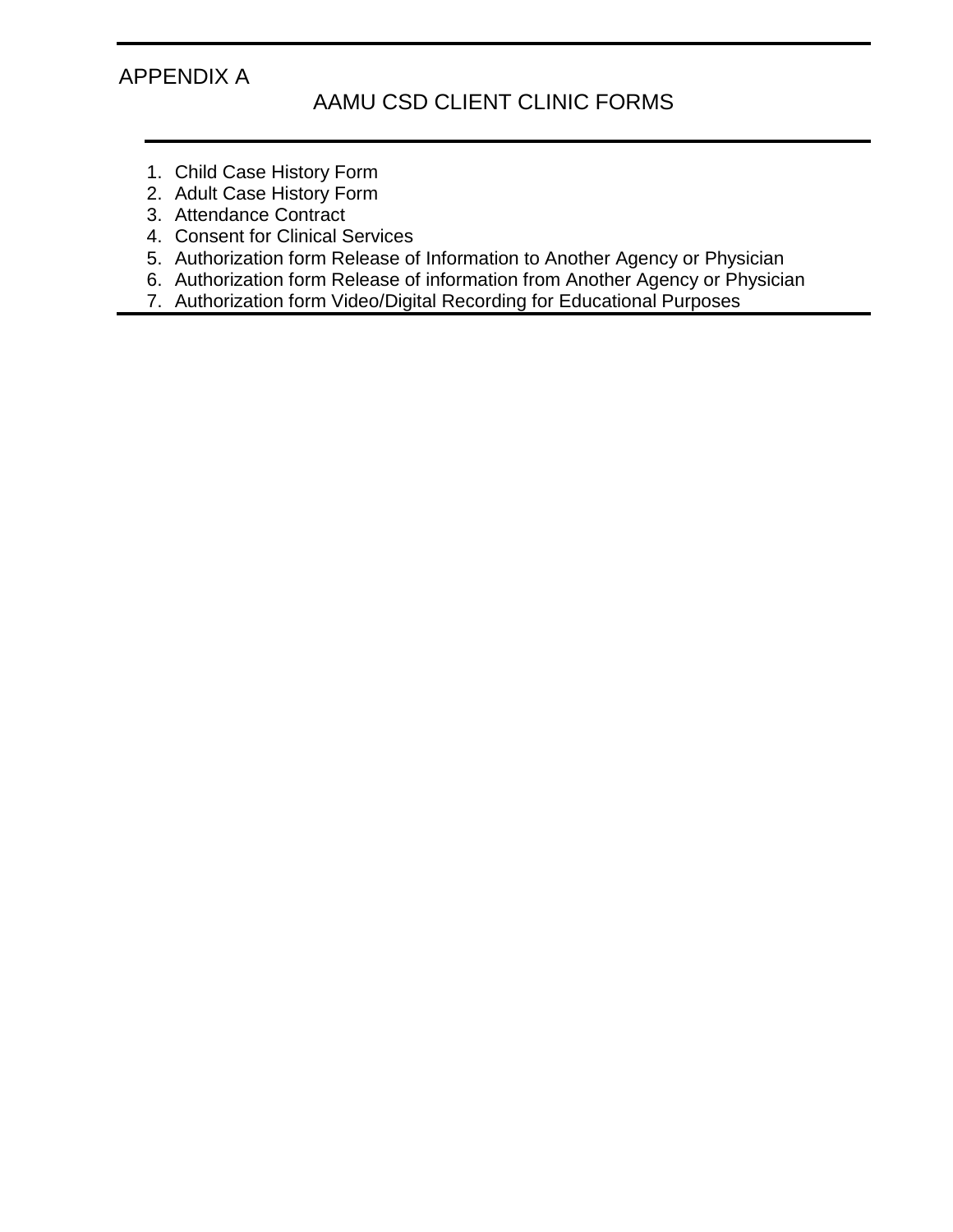#### Alabama A & M University **Communicative Sciences and Disorders Clinic**

P.O. Box 357 Normal, Alabama 35762 Phone: (256)372-5541 or (256)372-4044

#### **CASE HISTORY FORM – CHILD**

#### **IDENTIFYING INFORMATION/SOCIAL/EDUCATONAL HISTORY**

|                                                                                                         |     |                  | Sex ___________ |        |
|---------------------------------------------------------------------------------------------------------|-----|------------------|-----------------|--------|
|                                                                                                         |     |                  |                 |        |
|                                                                                                         |     |                  |                 |        |
|                                                                                                         |     |                  | (circle)        |        |
|                                                                                                         |     |                  |                 |        |
| Guardian/Parents: Name                                                                                  | Age | Occupation       | Education       | Work # |
|                                                                                                         |     |                  |                 |        |
|                                                                                                         |     |                  |                 |        |
|                                                                                                         |     |                  |                 |        |
| If address of either parent/guardian is different from that of child, please indicate:                  |     |                  |                 |        |
|                                                                                                         |     |                  |                 |        |
|                                                                                                         |     |                  |                 |        |
| Is the child adopted? ___________ yes ____________ no lf so, at what age? __________________________    |     |                  |                 |        |
| List children, in order of birth:<br>Name                                                               | Sex | Age Grade/School |                 |        |
| <u> 1980 - Jan Barbara Barat, martin da shekara 1980 - Andrew Start Barbara (h. 1980).</u>              |     |                  |                 |        |
| Do any siblings have any speech or language difficulties? $\Box$ yes $\Box$ no                          |     |                  |                 |        |
|                                                                                                         |     |                  |                 |        |
|                                                                                                         |     |                  |                 |        |
|                                                                                                         |     |                  |                 |        |
| Do you want a copy of our report(s) sent to your child's doctor? $\Box$ yes $\Box$ no                   |     |                  |                 |        |
| To what other professional person(s) or agency (ies) do you want a report sent? Please include names of |     |                  |                 |        |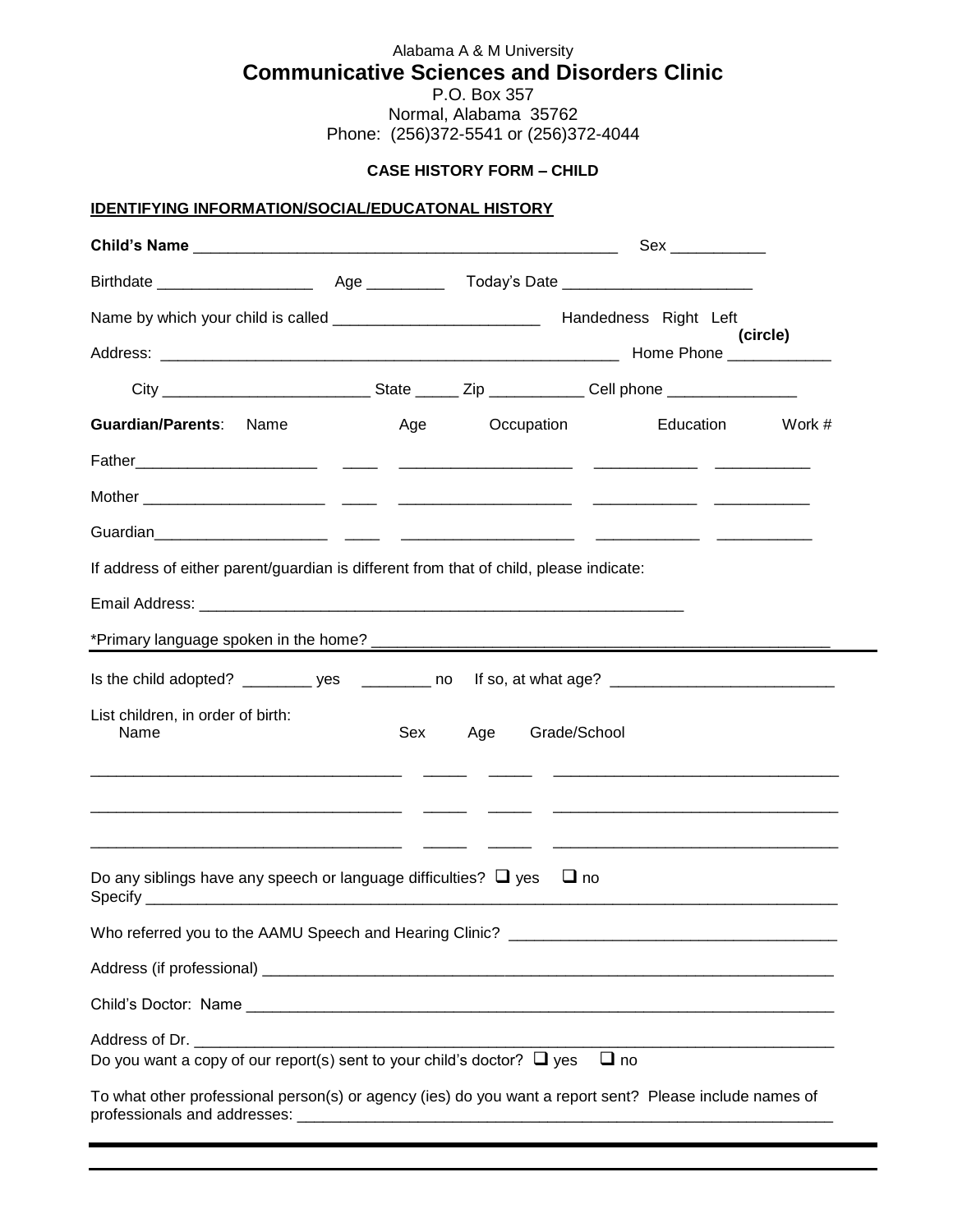#### **COMMUNICATON/MEDICAL HISTORY STATEMENT OF THE PROBLEM**

Describe in your own words what problem(s) the child/minor is/are having with speech, language, and/or hearing.

\_\_\_\_\_\_\_\_\_\_\_\_\_\_\_\_\_\_\_\_\_\_\_\_\_\_\_\_\_\_\_\_\_\_\_\_\_\_\_\_\_\_\_\_\_\_\_\_\_\_\_\_\_\_\_\_\_\_\_\_\_\_\_\_\_\_\_\_\_\_\_\_\_\_\_\_\_\_\_\_\_\_\_\_\_\_

| Why do you want your child evaluated by the AAMU Speech and Hearing Clinic? _______________________                                                                                                                                                                                                                                                                                                                                                                                                   |
|-------------------------------------------------------------------------------------------------------------------------------------------------------------------------------------------------------------------------------------------------------------------------------------------------------------------------------------------------------------------------------------------------------------------------------------------------------------------------------------------------------|
|                                                                                                                                                                                                                                                                                                                                                                                                                                                                                                       |
|                                                                                                                                                                                                                                                                                                                                                                                                                                                                                                       |
| What reactions does the child, parent, siblings, relatives, and/or friends have towards the problem?                                                                                                                                                                                                                                                                                                                                                                                                  |
|                                                                                                                                                                                                                                                                                                                                                                                                                                                                                                       |
| If the child's speech varies, under what circumstances does it become:                                                                                                                                                                                                                                                                                                                                                                                                                                |
|                                                                                                                                                                                                                                                                                                                                                                                                                                                                                                       |
|                                                                                                                                                                                                                                                                                                                                                                                                                                                                                                       |
| Have professional advice been sought about your child's speech, language, and/or hearing problem before?                                                                                                                                                                                                                                                                                                                                                                                              |
| Evaluation _______________ Therapy _____________  When? ________________________                                                                                                                                                                                                                                                                                                                                                                                                                      |
|                                                                                                                                                                                                                                                                                                                                                                                                                                                                                                       |
|                                                                                                                                                                                                                                                                                                                                                                                                                                                                                                       |
|                                                                                                                                                                                                                                                                                                                                                                                                                                                                                                       |
|                                                                                                                                                                                                                                                                                                                                                                                                                                                                                                       |
|                                                                                                                                                                                                                                                                                                                                                                                                                                                                                                       |
|                                                                                                                                                                                                                                                                                                                                                                                                                                                                                                       |
| Has your child ever been diagnosed as a "poor reader"? $\Box$ yes $\Box$ no                                                                                                                                                                                                                                                                                                                                                                                                                           |
|                                                                                                                                                                                                                                                                                                                                                                                                                                                                                                       |
| Check the items that your child seems to do more than other children the same age:<br>1. Avoids speaking at school.<br>2. Avoids speaking in play situations.<br>3. Avoids speaking at home.<br>4. Avoids speaking to children (male _____, female ____).<br>5. Avoids speaking to adults (male _____, female ____).<br>_______ 6. Avoids saying certain words. (List __________________________<br>7. Cries when unable to communicate.<br>_______ 8. Becomes aggressive when unable to communicate. |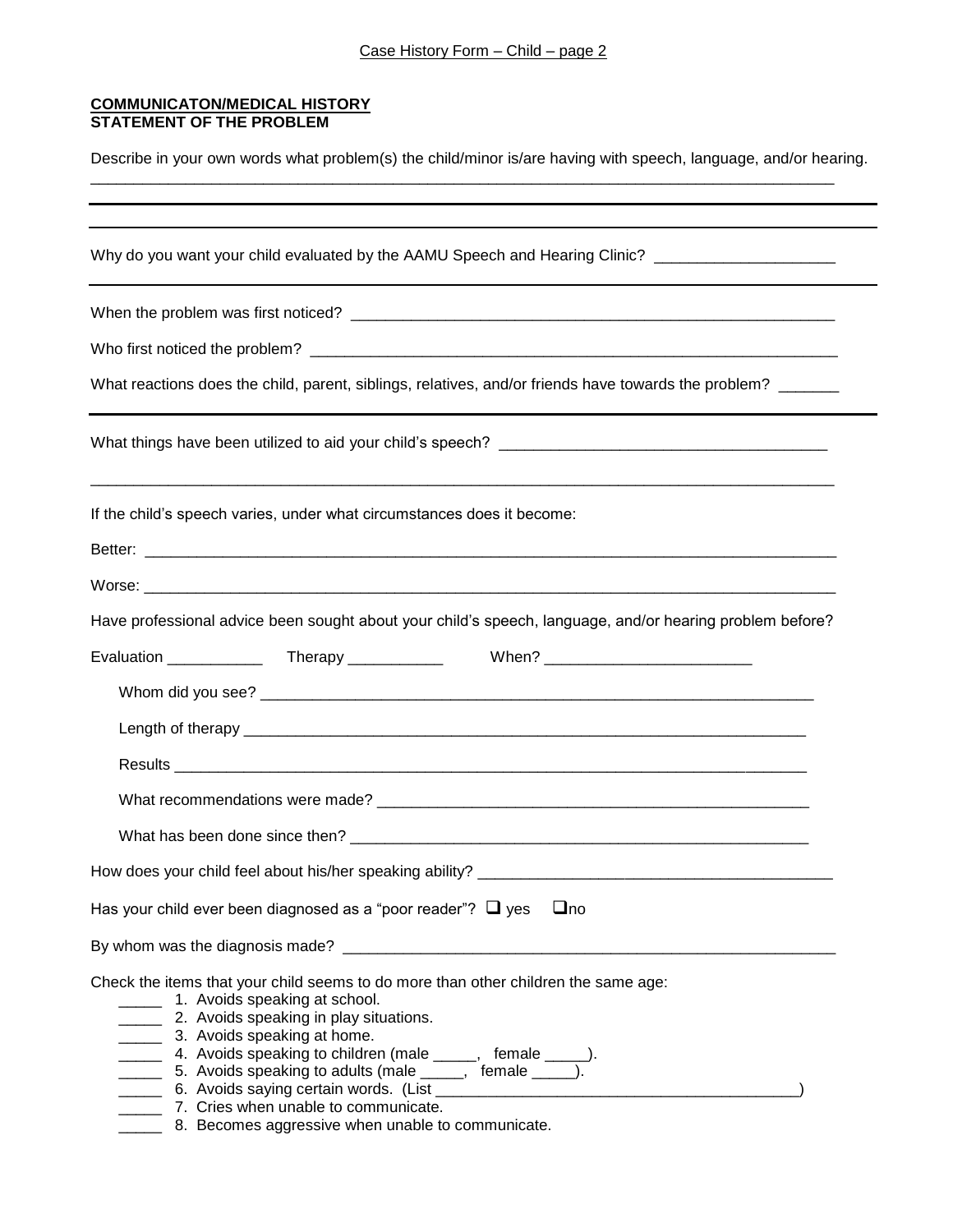#### **GENERAL DEVELOPMENTAL HISTORY**

| Was this your first pregnancy?                                                                                                                                                                                                                                                              | $\Box$ yes                  | $\Box$ no                       |
|---------------------------------------------------------------------------------------------------------------------------------------------------------------------------------------------------------------------------------------------------------------------------------------------|-----------------------------|---------------------------------|
| If not, how many pregnancies have you had? _____ Which pregnancy was this child? ___                                                                                                                                                                                                        |                             |                                 |
| Any medical problems prior to this pregnancy?                                                                                                                                                                                                                                               | $\Box$ yes                  | $\Box$ no                       |
| Did you have an illness during pregnancy?                                                                                                                                                                                                                                                   | $\Box$ yes                  | $\Box$ no                       |
| Did you have to take medication during pregnancy?<br>If so, what medications?                                                                                                                                                                                                               | $\Box$ yes                  | $\Box$ no                       |
| Did your baby come more than two weeks early?                                                                                                                                                                                                                                               | $\Box$ yes                  | $\Box$ no                       |
| Did your baby come more than two weeks late?                                                                                                                                                                                                                                                | $\Box$ yes                  | $\Box$ no                       |
| Was labor longer than 24 hours?                                                                                                                                                                                                                                                             | $\Box$ yes                  | $\Box$ no                       |
| Was the birth by Cesarean?                                                                                                                                                                                                                                                                  | $\Box$ yes                  | □no                             |
| Were forceps used during the birth?                                                                                                                                                                                                                                                         | $\Box$ yes                  | □ no                            |
| Birth weight ___________ pounds, __________ ounces                                                                                                                                                                                                                                          |                             |                                 |
| Did your baby have trouble in the hospital?                                                                                                                                                                                                                                                 | $\Box$ yes                  | □ no                            |
| ______ yellow jaundice<br>_____ blue spell<br>______ required oxygen _______ infection diagnosed                                                                                                                                                                                            | ______ required transfusion | breathing problems              |
| Other: __________________                                                                                                                                                                                                                                                                   |                             |                                 |
| How long were mother and child in the hospital?                                                                                                                                                                                                                                             |                             |                                 |
| Hospital <b>Executive Contract Contract Contract Contract Contract Contract Contract Contract Contract Contract Contract Contract Contract Contract Contract Contract Contract Contract Contract Contract Contract Contract Cont</b><br>Physician's Name __________________________________ |                             |                                 |
|                                                                                                                                                                                                                                                                                             |                             |                                 |
| Did you bottle feed your baby?                                                                                                                                                                                                                                                              | $\sqcup$ yes<br>$\Box$ yes  | $\sqcup$ no<br>⊟ no             |
| Did your baby cry more than average?                                                                                                                                                                                                                                                        | $\Box$ yes                  | $\Box$ no                       |
| Did your baby spit a lot?                                                                                                                                                                                                                                                                   |                             |                                 |
| Did your baby have any feeding problems?                                                                                                                                                                                                                                                    | $\Box$ yes                  | ⊟ no                            |
| Did your baby have nasal stuffiness?                                                                                                                                                                                                                                                        | $\Box$ yes                  | ⊟ no                            |
| Did your baby have rattling when breathing?                                                                                                                                                                                                                                                 | $\Box$ yes                  | $\Box$ no                       |
| Did your have any major concerns in the first three months of<br>your baby's life?                                                                                                                                                                                                          |                             | $\Box$ no                       |
|                                                                                                                                                                                                                                                                                             | $\Box$ yes                  |                                 |
| Give ages at which the following first occurred:                                                                                                                                                                                                                                            |                             |                                 |
|                                                                                                                                                                                                                                                                                             |                             | Reached for objects ___________ |
|                                                                                                                                                                                                                                                                                             |                             |                                 |
|                                                                                                                                                                                                                                                                                             |                             | Bowel trained ________________  |
| <b>SPEECH AND LANGUAGE DEVELOPMENT</b>                                                                                                                                                                                                                                                      |                             |                                 |
| Did your child make babbling or cooing sounds during the first 6 months?                                                                                                                                                                                                                    | $\Box$ yes                  | $\Box$ no                       |
|                                                                                                                                                                                                                                                                                             |                             |                                 |
|                                                                                                                                                                                                                                                                                             |                             |                                 |
| Did your child keep adding words once he/she started talking?                                                                                                                                                                                                                               | $\Box$ yes                  | $\Box$ no                       |
|                                                                                                                                                                                                                                                                                             |                             |                                 |
| Does your child talk frequently? ___________ occasionally? _________ never? _________                                                                                                                                                                                                       |                             |                                 |
| Does your child prefer to talk? ____________ gesture? ___________ both talk and gesture? _________                                                                                                                                                                                          |                             |                                 |
| Does your child most frequently use sounds? _____ single words _____ 2-word sentences ____                                                                                                                                                                                                  |                             |                                 |
| 3-word sentences ______ more than 3-word sentences _____                                                                                                                                                                                                                                    |                             |                                 |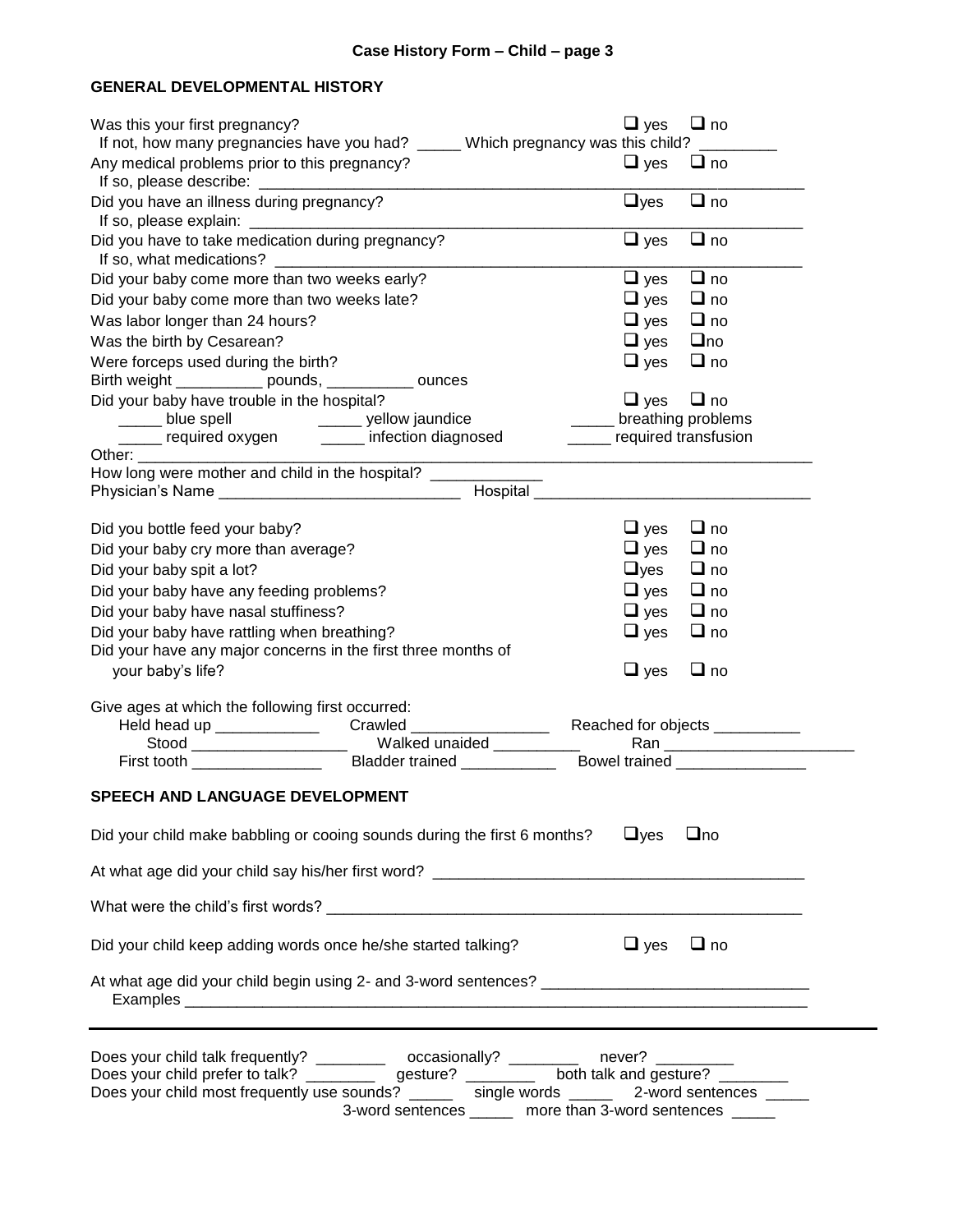| Case History Form - Child - page 4 |
|------------------------------------|
|------------------------------------|

| Does your child make sounds incorrectly?<br>If so, which ones? $\sqrt{2}$ [150] $\sqrt{2}$ [150] $\sqrt{2}$ [150] $\sqrt{2}$ [150] $\sqrt{2}$ [150] $\sqrt{2}$ [150] $\sqrt{2}$ [150] $\sqrt{2}$ [150] $\sqrt{2}$ [150] $\sqrt{2}$ [150] $\sqrt{2}$ [150] $\sqrt{2}$ [150] $\sqrt{2}$ [150] $\sqrt{2}$ [150] $\sqrt{2}$ | $\sqcup$ <sub>Ves</sub> | $\Box$ no |
|-------------------------------------------------------------------------------------------------------------------------------------------------------------------------------------------------------------------------------------------------------------------------------------------------------------------------|-------------------------|-----------|
| Does your child hesitate, "get stuck", or repeat or stutter on sounds or words? $\Box$ yes                                                                                                                                                                                                                              |                         | $\Box$ no |
|                                                                                                                                                                                                                                                                                                                         |                         |           |
| Can your child say a nursery rhyme?                                                                                                                                                                                                                                                                                     | $\Box$ yes              | $\Box$ no |
| Can your child tell a simple story?                                                                                                                                                                                                                                                                                     | $\Box$ yes $\Box$ no    |           |
|                                                                                                                                                                                                                                                                                                                         |                         |           |
|                                                                                                                                                                                                                                                                                                                         |                         |           |
|                                                                                                                                                                                                                                                                                                                         |                         |           |
| Does your child understand what you say to him/her?                                                                                                                                                                                                                                                                     | $\Box$ yes              | $\Box$ no |
| Can he/she follow simple commands?                                                                                                                                                                                                                                                                                      | $\Box$ yes $\Box$ no    |           |
| Will he/she get common objects when asked to do so?                                                                                                                                                                                                                                                                     | $\Box$ yes $\Box$ no    |           |
| Does your child have trouble remembering what you have told him/her?                                                                                                                                                                                                                                                    | $\Box$ yes $\Box$ no    |           |
| Does your child use any books or games?                                                                                                                                                                                                                                                                                 | $\Box$ yes              | $\Box$ no |
|                                                                                                                                                                                                                                                                                                                         |                         |           |
| <b>BEHAVIORAL INFORMATION</b>                                                                                                                                                                                                                                                                                           |                         |           |
| Check these as they apply to your child:                                                                                                                                                                                                                                                                                |                         |           |
| No.<br>Explain: give ages, if possible<br><b>Yes</b><br>المستحدث والمالدين ويستند والتنافذ التناول                                                                                                                                                                                                                      |                         |           |

|                            | . . | $L$ , piani. givo agoo, il possibio |
|----------------------------|-----|-------------------------------------|
| Eating problems            |     |                                     |
| Sleeping problems          |     |                                     |
| Ear infections             |     |                                     |
| Toilet training problems   |     |                                     |
| Difficulty concentrating   |     |                                     |
| Needed a lot of discipline |     |                                     |
| Underactive                |     |                                     |
| Excitable                  |     |                                     |
| Laughs easily              |     |                                     |
| Cried a lot                |     |                                     |
| Difficult to manage        |     |                                     |
| Overactive                 |     |                                     |
| Sensitive                  |     |                                     |
| Personality problem        |     |                                     |
| Gets along with children   |     |                                     |
| Gets along with adults     |     |                                     |
| Emotional                  |     |                                     |
| Stays with an activity     |     |                                     |
| Makes friends easily       |     |                                     |
| <b>Happy</b>               |     |                                     |
| Irritable                  |     |                                     |
| Prefers to play alone      |     |                                     |

\_\_\_\_\_\_\_\_\_\_\_\_\_\_\_\_\_\_\_\_\_\_\_\_\_\_\_\_\_\_\_\_\_\_\_\_\_\_\_\_\_\_\_\_\_\_\_\_\_\_\_\_\_\_\_\_\_\_\_\_\_\_\_\_\_\_\_\_\_\_\_\_\_\_\_\_\_\_\_\_\_\_\_\_\_\_\_\_\_\_ \_\_\_\_\_\_\_\_\_\_\_\_\_\_\_\_\_\_\_\_\_\_\_\_\_\_\_\_\_\_\_\_\_\_\_\_\_\_\_\_\_\_\_\_\_\_\_\_\_\_\_\_\_\_\_\_\_\_\_\_\_\_\_\_\_\_\_\_\_\_\_\_\_\_\_\_\_\_\_\_\_\_\_\_\_\_\_\_\_\_

\_\_\_\_\_\_\_\_\_\_\_\_\_\_\_\_\_\_\_\_\_\_\_\_\_\_\_\_\_\_\_\_\_\_\_\_\_\_\_\_\_\_\_\_\_\_\_\_\_\_\_\_\_\_\_\_\_\_\_\_\_\_\_\_\_\_\_\_\_\_\_\_\_\_\_\_\_\_\_\_\_\_\_\_\_\_\_\_\_\_

Describe any other type of behavior you consider to be a problem: \_\_\_\_\_\_\_\_\_\_\_\_\_\_\_\_\_\_\_\_\_\_\_\_\_\_\_\_\_\_\_\_\_\_\_\_

\*Describe and indicate prescribed and over-the-counter medications taken by the client.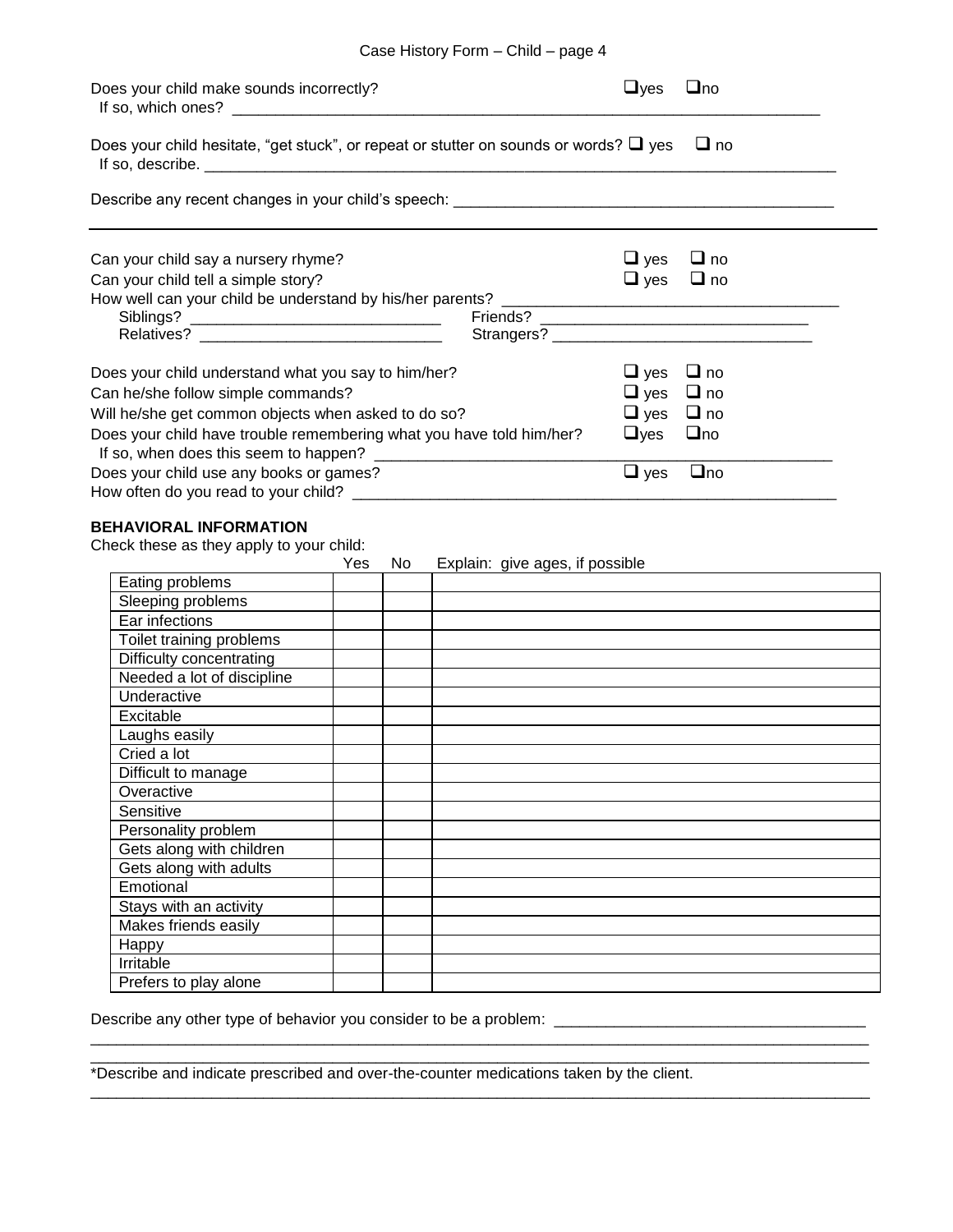#### **EDUCATIONAL HISTORY**

| Does your child perform average<br>What are your child's best subjects?                                                                                                                                                                                                                            | $\Box$ below average or $\Box$ above average on work in school? |      |
|----------------------------------------------------------------------------------------------------------------------------------------------------------------------------------------------------------------------------------------------------------------------------------------------------|-----------------------------------------------------------------|------|
| What are your child's poorest subjects?                                                                                                                                                                                                                                                            |                                                                 |      |
| Does your child receive any special assistance or help at school?<br>If so, describe: the contract of the contract of the contract of the contract of the contract of the contract of the contract of the contract of the contract of the contract of the contract of the contract of the contract | $\sqcup$ ves                                                    | ⊟ no |
| Has he/she repeated a grade?                                                                                                                                                                                                                                                                       | $\sqcup$ ves                                                    | ⊟ no |
| What is your impression of your child's learning abilities?                                                                                                                                                                                                                                        |                                                                 |      |

Describe any speech, language, hearing, psychological, and special education services that have been performed, including where this was done. Include how often your child was seen in this service. \_\_\_\_\_\_\_\_\_

#### **MEDICAL HISTORY: DESCRIBE YOUR PRESENT HEALTH**

List periods of hospitalization or medical treatment/surgeries within the last 5 years:

| <b>Hospital/City/State</b>                                           | <b>Dates</b> | Reason                             |
|----------------------------------------------------------------------|--------------|------------------------------------|
|                                                                      |              |                                    |
|                                                                      |              |                                    |
|                                                                      |              |                                    |
|                                                                      |              |                                    |
| List all prescription and nonprescription medication currently used. |              |                                    |
|                                                                      |              |                                    |
|                                                                      |              |                                    |
| Has your child had a neurological examination?                       |              | ? If so, by whom, when, and where? |

#### **Is there a medical history of**:

|                        | Yes | N٥ |
|------------------------|-----|----|
| Allergies              | ப   | U  |
| Sinus infections       | ப   | □  |
| Anemia                 | ⊔   | □  |
| Asthma                 | ப   | J  |
| Broken nose            | ப   | J. |
| <b>Bronchitis</b>      | ப   | □  |
| Chronic colds          | L I | □  |
| Chronic laryngitis     | ப   | U  |
| Chronic ear infections | ⊔   | IJ |
| Cleft palate           | ப   | ⊣  |
| Diabetes               |     |    |

|                        | Yes    | No |                                  | Yes    | No |
|------------------------|--------|----|----------------------------------|--------|----|
| Allergies              | $\Box$ | ר  | Heart trouble                    | $\Box$ |    |
| Sinus infections       |        |    | <b>Numbness</b>                  |        |    |
| Anemia                 |        | ┚  | Paralysis//paresis               | ⊔      |    |
| Asthma                 |        | ┚  | Incoordination of face or tongue | □      |    |
| Broken nose            |        |    | Influenza                        |        |    |
| <b>Bronchitis</b>      |        | ┚  | Mouth-breathing                  |        |    |
| Chronic colds          |        | ┚  | <b>Mumps</b>                     | ⊔      |    |
| Chronic laryngitis     |        | ┓  | Pneumonia                        | ப      |    |
| Chronic ear infections | □      | ⊐  | <b>Tuberculosis</b>              | □      |    |
| Cleft palate           |        | ⊐  | Poliomyelitis                    | ❏      |    |
| Diabetes               |        |    | <b>Seizures</b>                  |        |    |
|                        |        |    |                                  |        |    |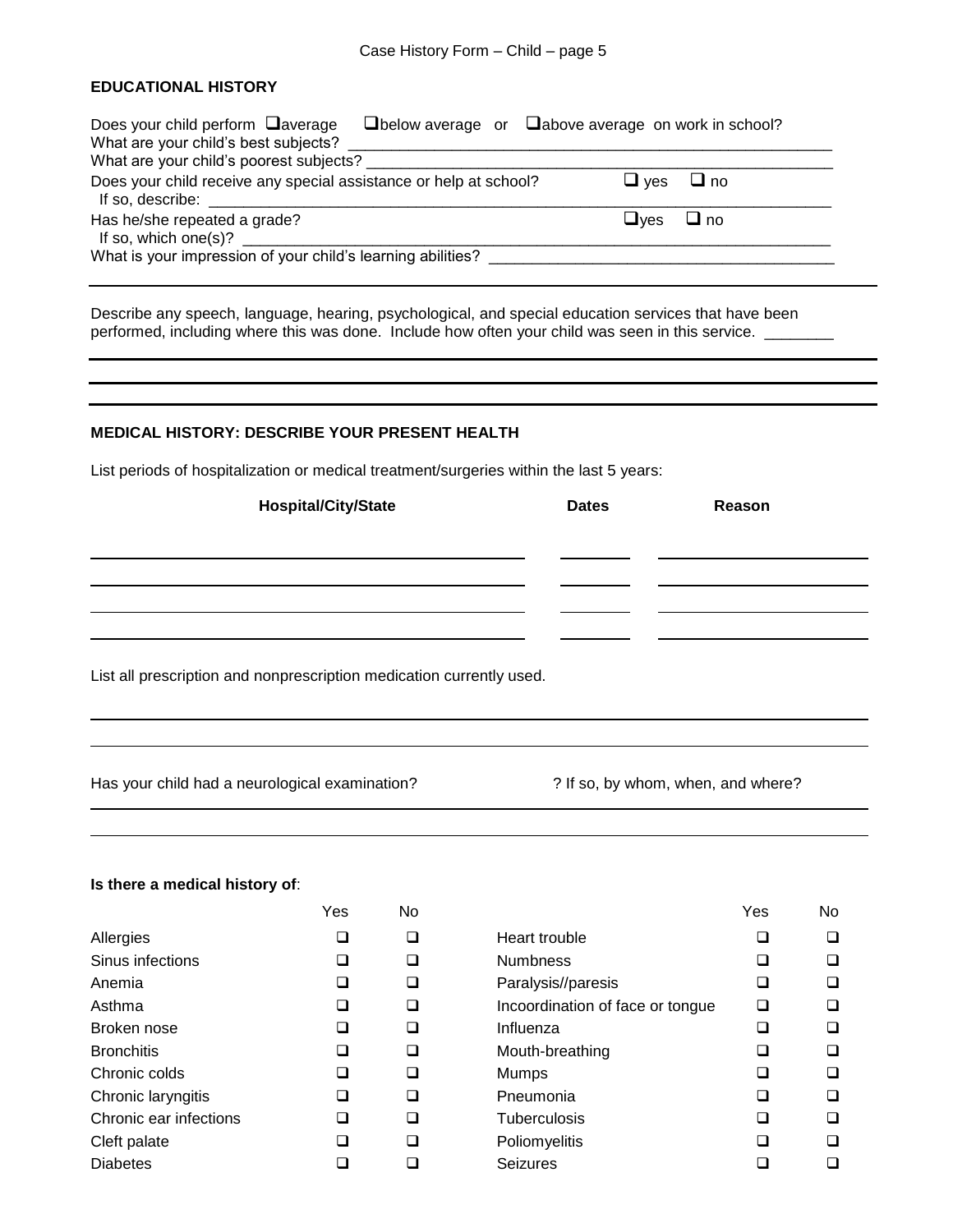#### Case History Form – Child – page 6

| Hypertension                | ⊔ | ❏ | Head Injury                    |                          | ❏      |
|-----------------------------|---|---|--------------------------------|--------------------------|--------|
| <b>CVA/Stroke</b>           | ⊔ | ❏ | <b>Neurological Conditions</b> | ⊔                        | ப      |
| Chronic Laryngitis          | ⊔ | ❏ | Cancer                         | $\overline{\phantom{0}}$ |        |
| Pneumonia                   | ❏ | ❏ | Cerebral Palsy                 | ◻                        | ⊔      |
| <b>Thyroid Issues</b>       | ◻ | ❏ | Intellectual deficits          | ◻                        | ⊔      |
| <b>Facial Nerve Palsy</b>   | ◻ | ❏ | Emotional/Psychological Issues | ◻                        | $\Box$ |
| <b>Multiple Sclerosis</b>   | ❏ | ❏ | Huntington's/Parkinson's       | ◻                        | ⊔      |
| Voice Issues                | ❏ | ❏ | Vocal Polyps or Nodules        | ◻                        | ⊔      |
| <b>Acid Reflux</b>          | ❏ | ❏ | Psychological counseling       | ❏                        | ⊔      |
| Diphtheria                  | ◻ | ❏ | Rheumatic fever                | ◻                        | ⊔      |
| Ear Infection               | ◻ | □ | Scarlet fever                  | ◻                        |        |
| Glandular imbalance         | ❏ | ❏ | Tremor/twitching               | ❏                        | ⊔      |
| Hearing problem             | ❏ | ❏ | <b>Ulcers</b>                  | ◻                        | ⊔      |
| Hearing aid                 | ❏ | ❏ | Visual problems                | ◻                        | ⊔      |
| Hormone therapy             | ❏ | ◻ | Glasses                        | ◻                        | Ш      |
| Hyperthyroidism             | ◻ | ◻ | Other                          | $\sqcup$                 | ⊔      |
| <b>Emotional difficulty</b> | ⊐ | ❏ |                                |                          |        |

If the answer to any of the above items is "yes", give the relevant details (e.g., how frequent are these episodes, how severe are these episodes, etc.)

\_\_\_\_\_\_\_\_\_\_\_\_\_\_\_\_\_\_\_\_\_\_\_\_\_\_\_\_\_\_\_\_\_\_\_\_\_\_\_\_\_\_\_\_\_\_\_\_\_\_\_\_\_\_\_\_\_\_\_\_\_\_\_\_\_\_\_\_\_\_\_\_\_\_\_\_\_\_\_\_\_\_\_\_\_\_\_\_\_\_

\_\_\_\_\_\_\_\_\_\_\_\_\_\_\_\_\_\_\_\_\_\_\_\_\_\_\_\_\_\_\_\_\_\_\_\_\_\_\_\_\_\_\_\_\_\_\_\_\_\_\_\_\_\_\_\_\_\_\_\_\_\_\_\_\_\_\_\_\_\_\_\_\_\_\_\_\_\_\_\_\_\_\_\_\_\_\_\_\_\_

\_\_\_\_\_\_\_\_\_\_\_\_\_\_\_\_\_\_\_\_\_\_\_\_\_\_\_\_\_\_\_\_\_\_\_\_\_\_\_\_\_\_\_\_\_\_\_\_\_\_\_\_\_\_\_\_\_\_\_\_\_\_\_\_\_\_\_\_\_\_\_\_\_\_\_\_\_\_\_\_\_\_\_\_\_\_\_\_\_\_

\_\_\_\_\_\_\_\_\_\_\_\_\_\_\_\_\_\_\_\_\_\_\_\_\_\_\_\_\_\_\_\_\_\_\_\_\_\_\_\_\_\_\_\_\_\_\_\_\_\_\_\_\_\_\_\_\_\_\_\_\_\_\_\_\_\_\_\_\_\_\_\_\_\_\_\_\_\_\_\_\_\_

#### **OTHER**

What games and toys does your child prefer? \_\_\_\_\_\_\_\_\_\_\_\_\_\_\_\_\_\_\_\_\_\_\_\_\_\_\_\_\_\_\_\_\_\_\_\_\_\_\_\_\_\_\_\_\_\_\_\_\_

How many hours each day does your child watch television? \_\_\_\_\_\_\_\_\_\_\_\_\_\_\_\_\_\_\_\_\_\_\_\_\_\_\_\_\_\_\_\_\_\_\_\_\_ Which programs does he/she watch? \_\_\_\_\_\_\_\_\_\_\_\_\_\_\_\_\_\_\_\_\_\_\_\_\_\_\_\_\_\_\_\_\_\_\_\_\_\_\_\_\_\_\_\_\_\_\_\_\_\_\_\_\_\_\_\_

Please list what you would consider your child's favorite food(s) and snack food(s). \_\_\_\_\_\_\_\_\_\_\_\_\_\_\_\_\_\_\_\_\_

To what things/food(s) are your child allergic?

What may we use for reinforcement for your child (i.e., candy, raisins, stickers, etc.)? \_\_\_\_\_\_\_\_\_\_\_\_\_\_\_\_\_\_\_\_\_

#### **EMERGENCY CONTACT INFORMATION**

| Name    |       |     | Relationship to client |
|---------|-------|-----|------------------------|
| Address |       |     | Home phone             |
| City    | State | 'ın | Cell phone             |

\_\_\_\_\_\_\_\_\_\_\_\_\_\_\_\_\_\_\_\_\_\_\_\_\_\_\_\_\_\_\_\_\_\_\_\_\_\_\_\_\_\_\_\_\_\_\_\_\_\_\_\_\_\_\_\_\_\_\_\_\_\_\_\_\_\_\_\_\_\_\_\_\_\_\_\_\_\_\_\_\_\_\_\_\_\_\_\_\_\_ \_\_\_\_\_\_\_\_\_\_\_\_\_\_\_\_\_\_\_\_\_\_\_\_\_\_\_\_\_\_\_\_\_\_\_\_\_\_\_\_\_\_\_\_\_\_\_\_\_\_\_\_\_\_\_\_\_\_\_\_\_\_\_\_\_\_\_\_\_\_\_\_\_\_\_\_\_\_\_\_\_\_\_\_\_\_\_\_\_\_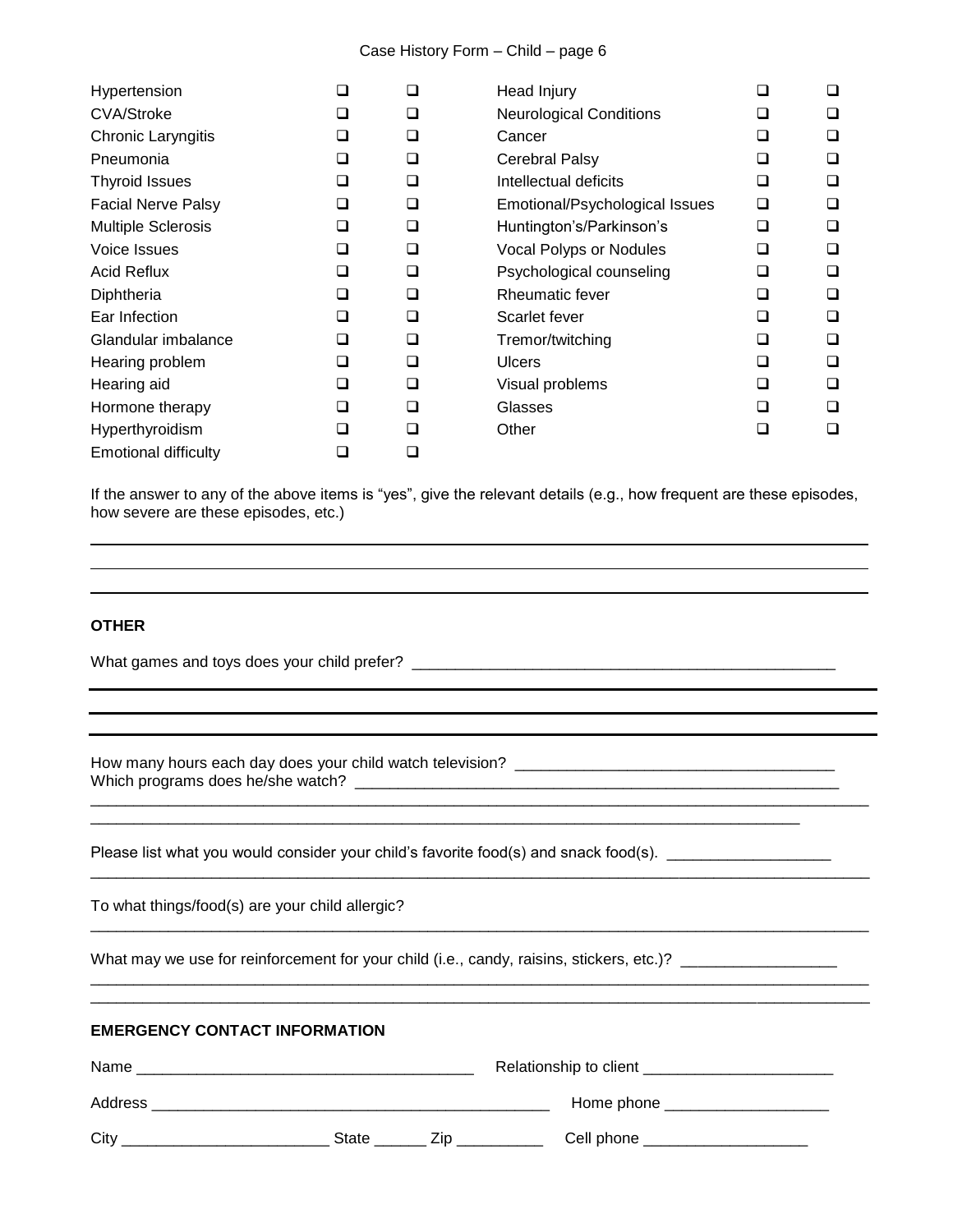#### Alabama A & M University **Communicative Sciences and Disorders Clinic** P.O. Box 357 Normal, Alabama 35762 Phone: (256) 372-5541 or (256) 372-4044 Fax: (256) 372-4055 **CASE HISTORY FORM – ADULT**

#### **IDENTIFYING INFORMATION/SOCIAL/EDUCATIONAL HISTORY**

| Birthdate _________________ Age ________ Today's Date _______________ Handedness Right Left                                                                                                                                          |                            |
|--------------------------------------------------------------------------------------------------------------------------------------------------------------------------------------------------------------------------------------|----------------------------|
|                                                                                                                                                                                                                                      | (circle)                   |
|                                                                                                                                                                                                                                      |                            |
|                                                                                                                                                                                                                                      |                            |
| Name of Guardian<br>Proof of Guardianship required                                                                                                                                                                                   |                            |
|                                                                                                                                                                                                                                      |                            |
|                                                                                                                                                                                                                                      |                            |
|                                                                                                                                                                                                                                      |                            |
|                                                                                                                                                                                                                                      |                            |
|                                                                                                                                                                                                                                      |                            |
|                                                                                                                                                                                                                                      |                            |
| Place of Employment or Previous Employment                                                                                                                                                                                           |                            |
|                                                                                                                                                                                                                                      |                            |
| Who referred you to the AAMU Speech and Hearing Clinic? ________________________                                                                                                                                                     |                            |
|                                                                                                                                                                                                                                      |                            |
| Doctor <b>contract to the contract of the contract of the contract of the contract of the contract of the contract of the contract of the contract of the contract of the contract of the contract of the contract of the contra</b> |                            |
| Do you want a copy of our report(s) sent to your doctor?                                                                                                                                                                             | $\square$ No<br>$\Box$ Yes |
| To what professional person(s) or agency(ies) do you want a report sent? Please include names<br>of professionals and addresses:                                                                                                     |                            |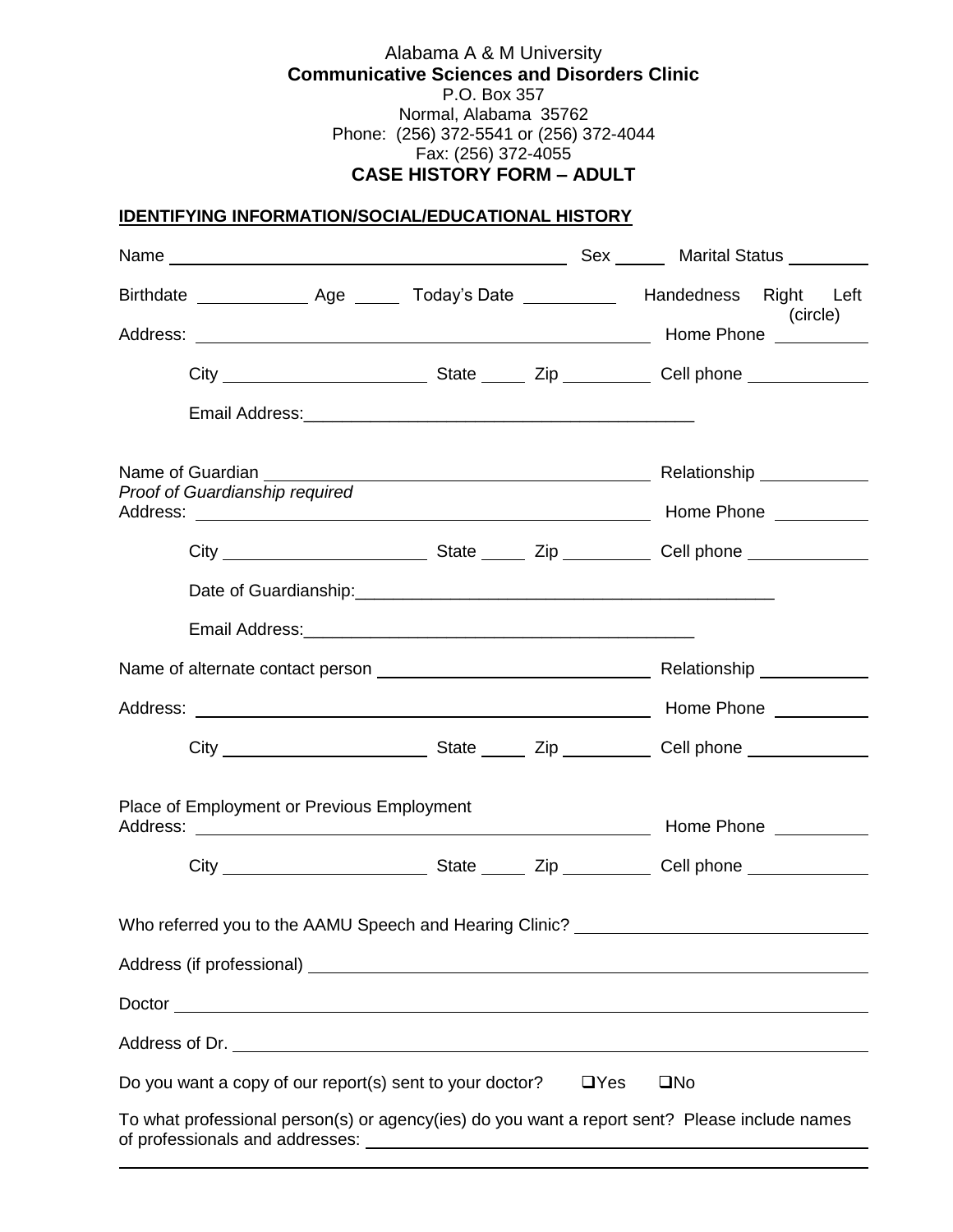Primary language spoken in the home: \_\_\_\_\_\_\_\_\_\_\_\_\_\_\_\_\_\_\_\_\_\_\_\_\_\_\_\_\_\_\_\_\_\_\_\_\_\_\_\_

If you speak a language other than English, please state the language \_\_\_\_\_\_\_\_\_\_\_

List names and ages of person(s) in your home:

| <b>Name</b>      |          | Age | Relationship                                      |             |
|------------------|----------|-----|---------------------------------------------------|-------------|
|                  |          |     |                                                   |             |
|                  |          |     |                                                   |             |
| <b>EDUCATION</b> |          |     |                                                   |             |
| <b>School</b>    | Location |     | <b>Highest Grad or Degree</b><br><b>Completed</b> | <b>Date</b> |
|                  |          |     |                                                   |             |

#### **MEDICAL HISTORY: DESCRIBE YOUR PRESENT HEALTH**

List periods of hospitalization or medical treatment/surgeries within the last 5 years:

| <b>Dates</b>                                                         | Reason |
|----------------------------------------------------------------------|--------|
|                                                                      |        |
|                                                                      |        |
|                                                                      |        |
|                                                                      |        |
|                                                                      |        |
| List all prescription and nonprescription medication currently used. |        |
|                                                                      |        |
|                                                                      |        |

Have you had a neurological examination? If so, by whom, when, and where?

Do you use any of the following assistance devices?

**QWheelchair QWalker QCane QOther QNone** 

Are you able to climb stairs:  $\Box$  Yes  $\Box$  No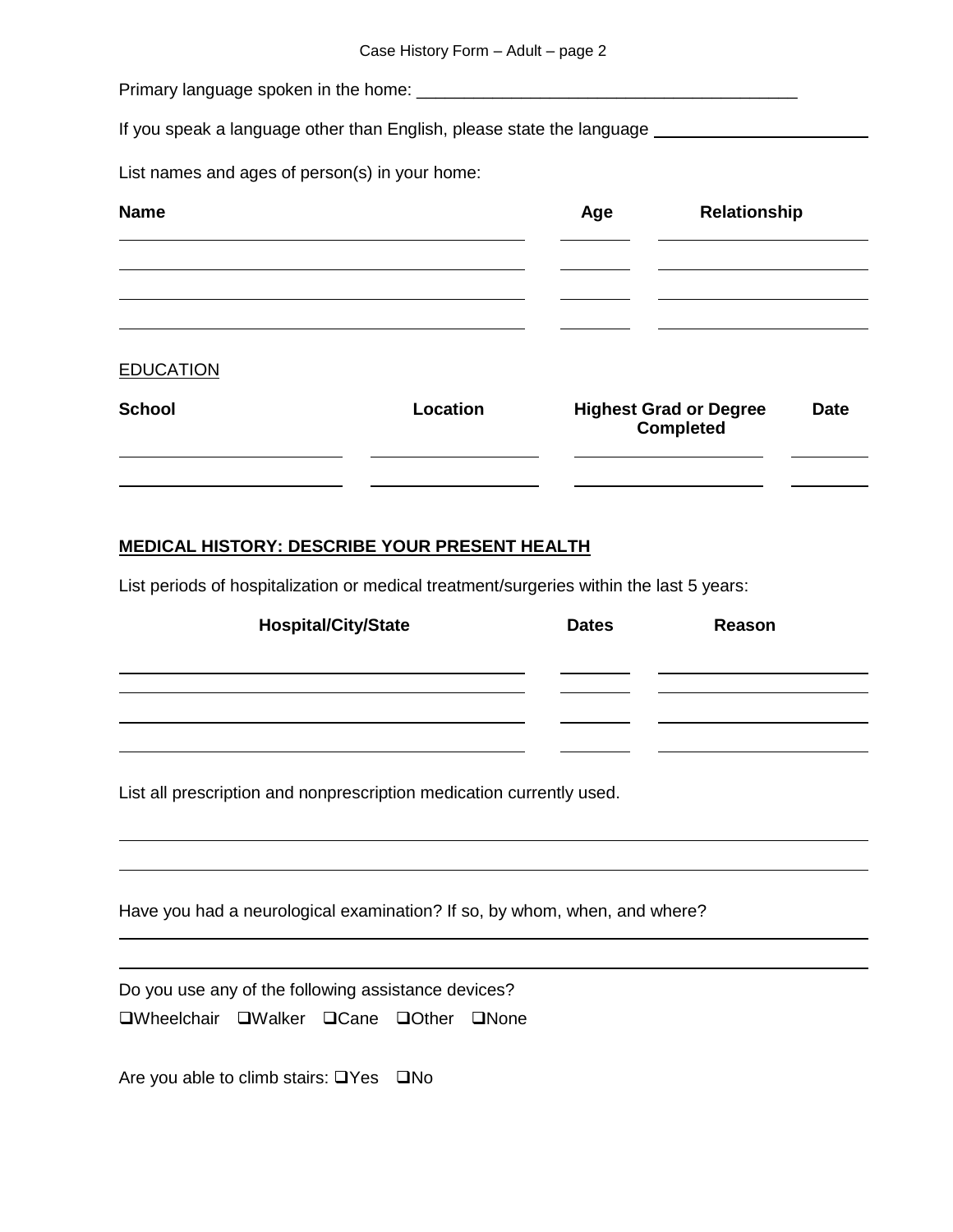Is there a medical history of:

|                             | Yes    | <b>No</b> |                                  | Yes    | <b>No</b> |
|-----------------------------|--------|-----------|----------------------------------|--------|-----------|
| Allergies                   | □      | □         | <b>Heart trouble</b>             | ◻      | □         |
| Sinus infections            | ❏      | ❏         | <b>Numbness</b>                  | ❏      | □         |
| Anemia                      | ❏      | $\Box$    | Paralysis//paresis               | ❏      | □         |
| Asthma                      | □      | <b>□</b>  | Incoordination of face or tongue | $\Box$ | □         |
| Broken nose                 | ❏      | ❏         | Influenza                        | $\Box$ | ❏         |
| <b>Bronchitis</b>           | ❏      | $\Box$    | Mouth-breathing                  | $\Box$ | $\Box$    |
| Chronic colds               | ❏      | ❏         | <b>Mumps</b>                     | ❏      | ❏         |
| Chronic laryngitis          | $\Box$ | $\Box$    | Pneumonia                        | □      | <b>□</b>  |
| Chronic ear infections      | $\Box$ | $\Box$    | Tuberculosis                     | ❏      | □         |
| Cleft palate                | ❏      | ❏         | Poliomyelitis                    | ◻      | □         |
| <b>Diabetes</b>             | □      | ❏         | <b>Seizures</b>                  | ◻      | □         |
| Hypertension                | ❏      | $\Box$    | <b>Head Injury</b>               | ❏      | $\Box$    |
| <b>CVA/Stroke</b>           | ❏      | $\Box$    | <b>Neurological Conditions</b>   | ப      | □         |
| <b>Chronic Laryngitis</b>   | $\Box$ | $\Box$    | Cancer                           | $\Box$ | <b>□</b>  |
| Pneumonia                   | ❏      | $\Box$    | <b>Cerebral Palsy</b>            | $\Box$ | □         |
| <b>Thyroid Issues</b>       | $\Box$ | $\Box$    | Intellectual deficits            | $\Box$ | $\Box$    |
| <b>Facial Nerve Palsy</b>   | ❏      | $\Box$    | Emotional/Psychological Issues   | ❏      | ❏         |
| <b>Multiple Sclerosis</b>   | ❏      | $\Box$    | Huntington's/Parkinson's         | $\Box$ | <b>□</b>  |
| <b>Voice Issues</b>         | ❏      | $\Box$    | <b>Vocal Polyps or Nodules</b>   | ❏      | ❏         |
| <b>Acid Reflux</b>          | ❏      | ❏         | Psychological counseling         | ❏      | □         |
| Diphtheria                  | ❏      | ❏         | <b>Rheumatic fever</b>           | ◻      | $\Box$    |
| Ear Infection               | $\Box$ | ❏         | Scarlet fever                    | $\Box$ | $\Box$    |
| Glandular imbalance         | ❏      | $\Box$    | Tremor/twitching                 | ❏      | □         |
| Hearing problem             | $\Box$ | $\Box$    | <b>Ulcers</b>                    | $\Box$ | <b>□</b>  |
| Hearing aid                 | ❏      | $\Box$    | Visual problems                  | ❏      | □         |
| Hormone therapy             | ⊔      | $\Box$    | Glasses                          | ❏      | ப         |
| Hyperthyroidism             | ❏      | ❏         | Other                            | ◻      | ❏         |
| <b>Emotional difficulty</b> | ❏      | <b>□</b>  |                                  |        |           |
| Smoking                     | $\Box$ | ❏         | Amount Per Day?                  |        |           |
| <b>Drinking</b>             | $\Box$ | $\Box$    | Amount Per Day?                  |        |           |

If the answer to any of the above items is "yes", give the relevant details (e.g., how frequent are these episodes, how severe are these episodes, etc.)

,我们也不会有什么。""我们的人,我们也不会有什么?""我们的人,我们也不会有什么?""我们的人,我们也不会有什么?""我们的人,我们也不会有什么?""我们的人

What is your current state of Health? **QExcellent QAverage-fair QPoor**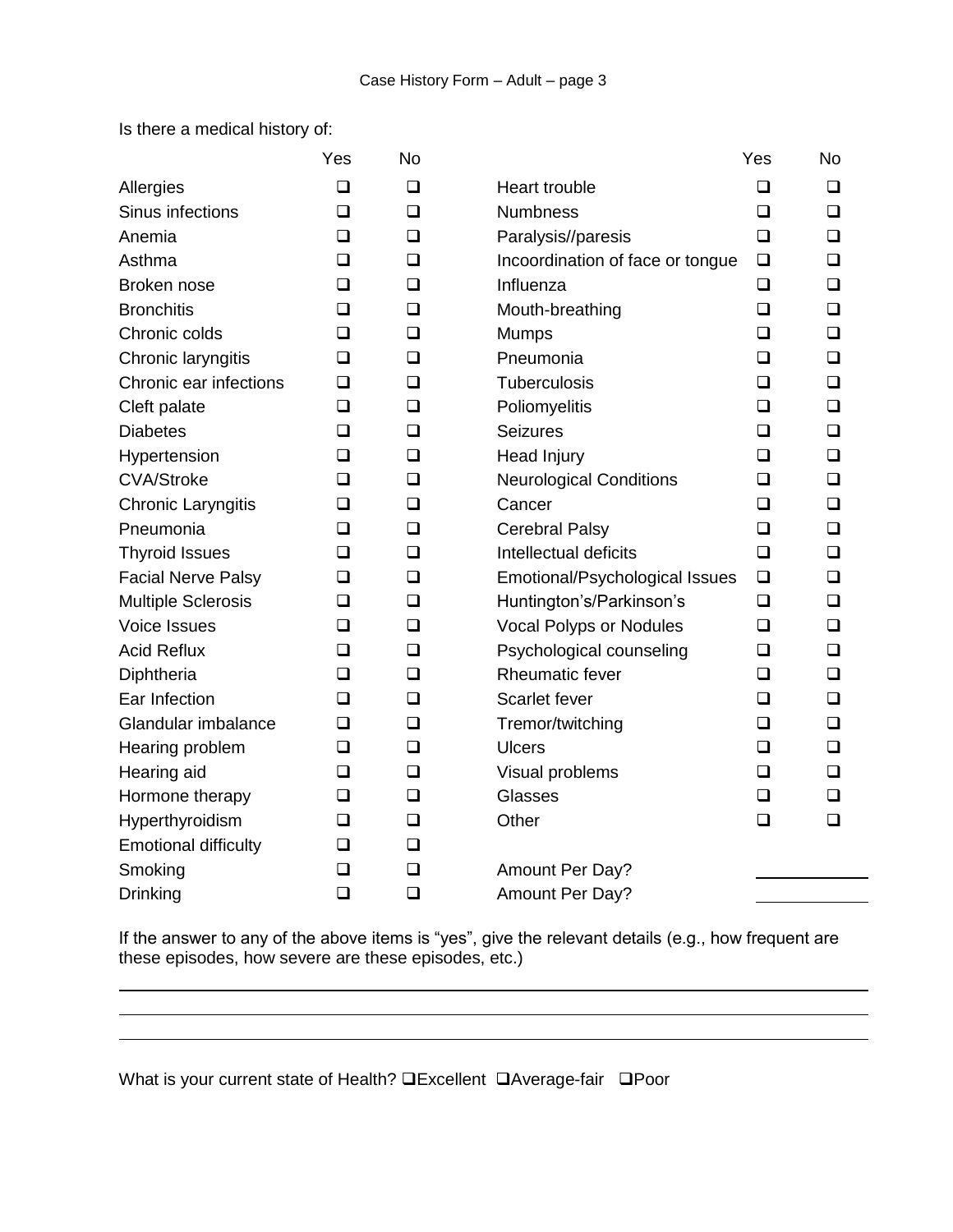#### **SPEECH-LANGUAGE HISTORY**

| <b>Symptom</b>                                                                        | <b>Never</b> | <b>Sometimes</b> | <b>Frequently</b> |
|---------------------------------------------------------------------------------------|--------------|------------------|-------------------|
| Difficulty expressing thoughts                                                        |              |                  |                   |
| Difficulty being understood by others                                                 |              |                  |                   |
| Difficulty understanding what others are saying<br>to you                             |              |                  |                   |
| Orientation/memory                                                                    |              |                  |                   |
| Problem solving                                                                       |              |                  |                   |
| Focusing/attention                                                                    |              |                  |                   |
| Reading/writing                                                                       |              |                  |                   |
| Finding words                                                                         |              |                  |                   |
| Maintaining topic of conversation                                                     |              |                  |                   |
| Fluent speech (stuttering)                                                            |              |                  |                   |
| Following directions                                                                  |              |                  |                   |
| Oral motor weakness (weakness, difficulty<br>coordinating tongue, cheeks, lips, etc.) |              |                  |                   |
| Voice difficulties                                                                    |              |                  |                   |
| Difficulty swallowing                                                                 |              |                  |                   |

Please describe in your own words the nature of your communication concern(s).

What do you think caused the problem? When did you first notice the problem? What were the circumstances? Have any members of your immediate family have hearing or speech problems? Describe the problem? How do you feel your communication problem has affected your occupation/social life?

In your opinion, If you didn't have a communication problem, how would your life be different?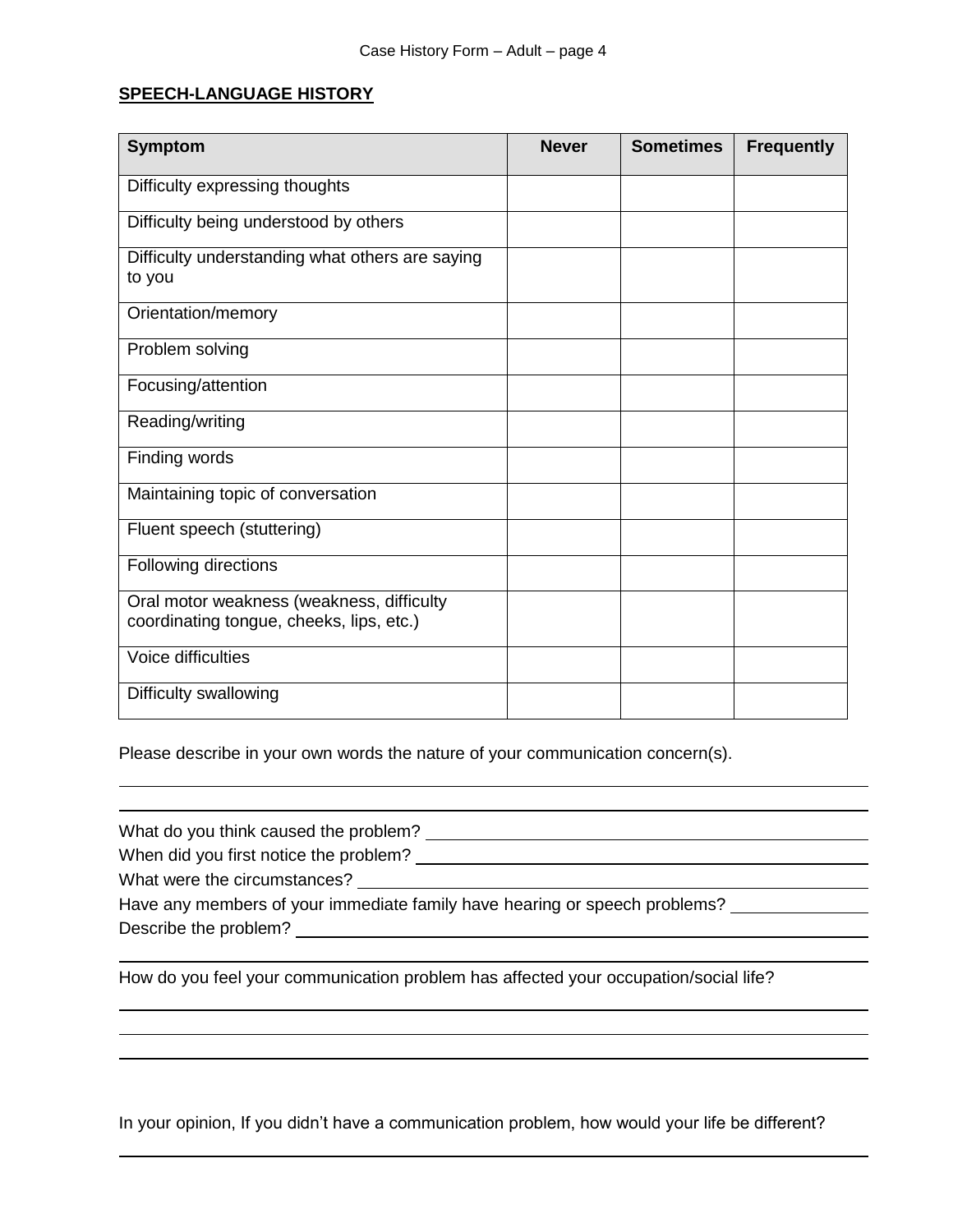Describe the reaction of people, including your immediate family, to your communication problem.

List any specific communication situations that present difficulty for you.

List any specific communication situations that you avoid.

List interests you have or activities you engage in (clubs, hobbies, organizations, etc.)

What, if anything, have you tried to do to correct your communication problem?

| Are you coming to AAMU Speech and Hearing Clinic on your own? _______________ Or by the<br>advice of another person? ___________ |                                                                                     |  |
|----------------------------------------------------------------------------------------------------------------------------------|-------------------------------------------------------------------------------------|--|
|                                                                                                                                  | Have you ever received any prior speech, language, or hearing evaluations? Therapy? |  |
| If so where?                                                                                                                     |                                                                                     |  |
|                                                                                                                                  |                                                                                     |  |
| Address ____________________________                                                                                             |                                                                                     |  |
|                                                                                                                                  |                                                                                     |  |
| <b>Results</b>                                                                                                                   | <b>Results</b>                                                                      |  |

Did prior evaluation or therapy relate to the present problem?

How effective has prior therapy been in helping with your problem (What helped the most? least?)

Why was therapy terminated? \_\_\_\_\_\_\_\_\_\_\_\_

Has the nature of the problem changed any time?

**Explain** 

List any additional information that may be helpful to us in assisting you with your problem(s). Allergies, etc.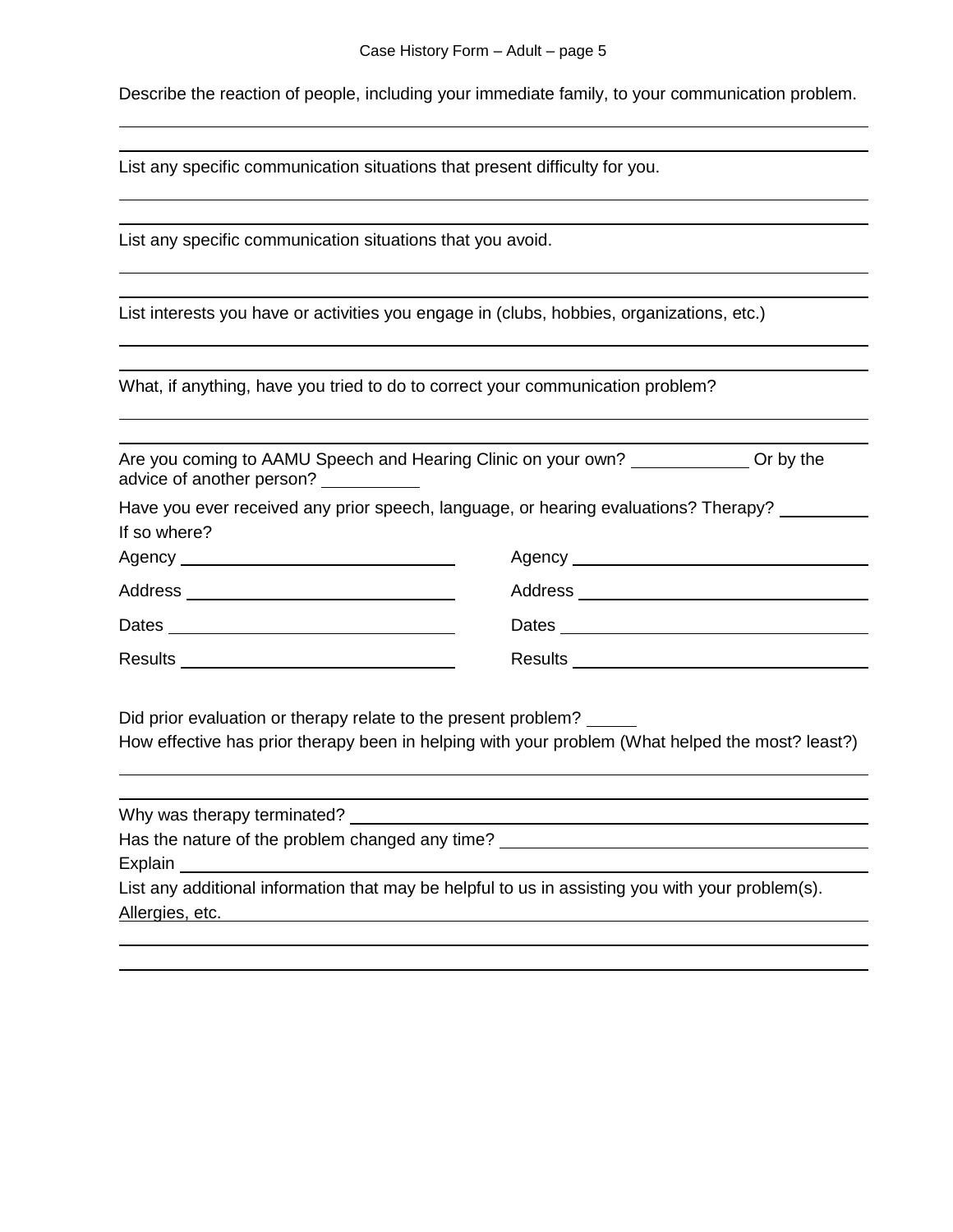

### Communicative Sciences and Disorders Clinic

#### **Attendance Contract**

Client's Name: \_\_\_\_\_\_\_\_\_\_\_\_\_\_\_\_\_\_\_\_\_\_\_\_\_\_\_

|                                                                                                                                         | have read the AAMU CSD Client Handbook and I |
|-----------------------------------------------------------------------------------------------------------------------------------------|----------------------------------------------|
| (Name of guardian if client is a minor)<br>agree to attend each service session consistently (aside when ill or in the case of a family |                                              |
| emergency). I agree to attend the sessions on time. I am aware that if I am absent for                                                  |                                              |
| more than three sessions, I may be placed on the waiting list for the following semester.                                               |                                              |
| I am aware of and agree to abide by the rules and regulations developed by and set forth                                                |                                              |
| by the AAMU CSD Clinic while an active client receiving services.                                                                       |                                              |

Date of Contract: \_\_\_\_\_\_\_\_\_\_\_\_\_\_ Client/Guardian Signature: \_\_\_\_\_\_\_\_\_\_\_\_\_\_\_\_\_\_\_\_

*(Signature of guardian required if client is under 18 years)*

Clinical Director: \_\_

Esther J.Phillips- Embden MA, CCC/SLP/L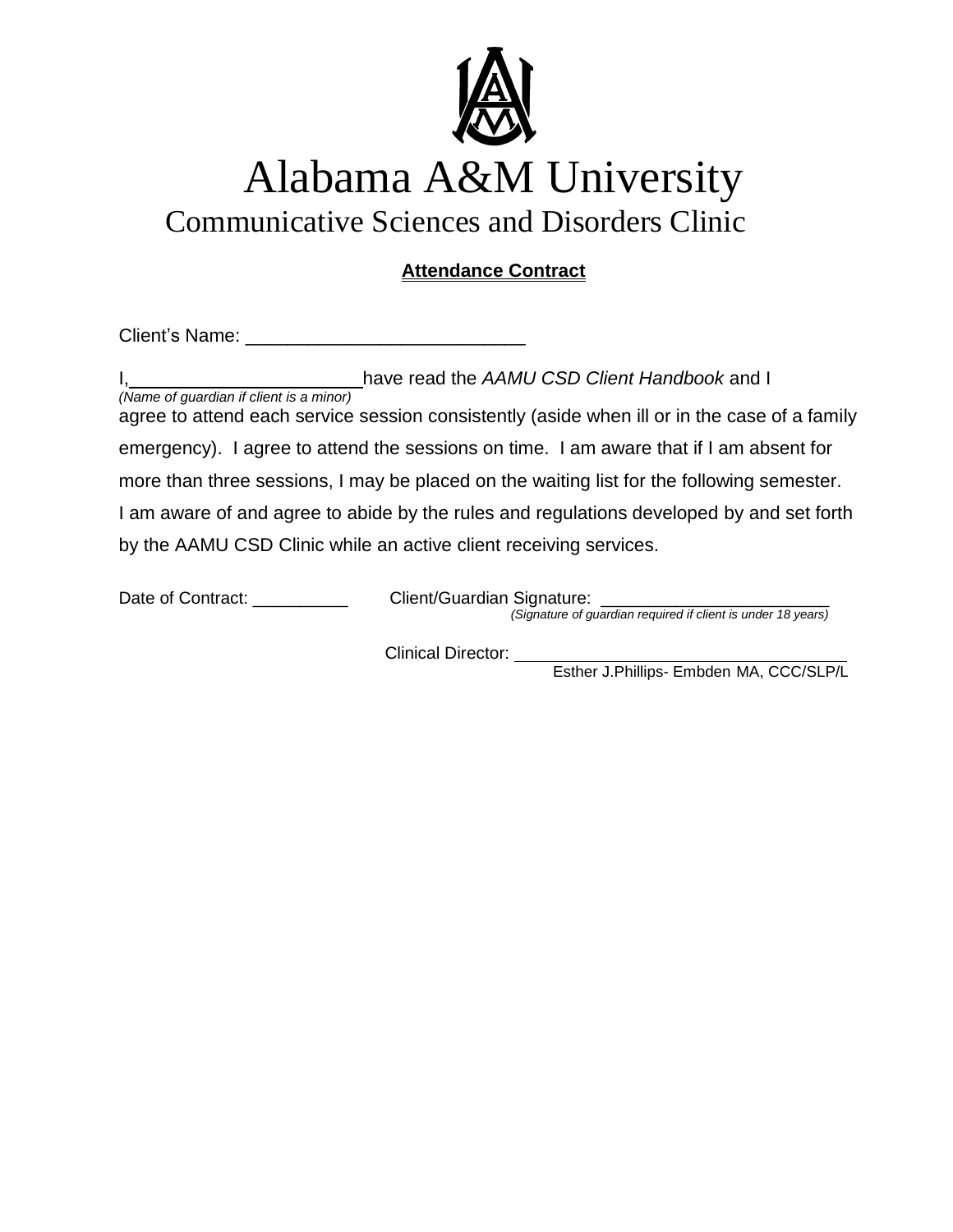

#### **Consent for Clinical Services Communicative Sciences and Disorders Clinic CARVER COMPLEX RM 104**

I, 1, 2008 and the Alabama A&M University CSD Clinic permission to screen, evaluate and treat:

 $\square$ Self

Minor/ward(s), \_\_\_\_\_\_\_\_\_\_\_\_\_\_\_\_\_\_\_\_, \_\_\_\_\_\_\_\_\_\_\_\_\_\_\_\_\_\_\_, \_\_\_\_\_\_\_\_\_\_\_\_\_\_\_\_\_ *Name(s)*

for speech, language, literacy and hearing concerns.

#### **For AAMU CDC Clients Only**:

I understand that the Alabama A&M University Child Development Center/Lab has referred my child(ren) to the AAMU CSD Clinic for assessment purposes. If in the event speech, language, literacy treatment is warranted, I hereby grant permission for my minor/child(ren) to receive these services at the AAMU CSD Clinic.

#### **For AAMU Adult Clients with Guardians Only**:

Medical/full guardians of unaccompanied adult clients, upon signing the *Consent for Clinical Services* form, waive all liabilities if such clients leave the AAMU CSD Clinic voluntarily. The AAMU CSD Clinic will attempt to contact the guardian if such an event occurs.

The following individual(s) is/are permitted to know about services rendered on my (minor/ward) behalf:

\_\_\_\_\_\_\_\_\_\_\_\_\_\_\_\_\_\_\_\_\_\_\_\_\_\_\_\_\_\_\_\_ \_\_\_\_\_\_\_\_\_\_\_\_\_\_\_\_\_\_\_

Name Relation

\_\_\_\_\_\_\_\_\_\_\_\_\_\_\_\_\_\_\_\_\_\_\_\_\_\_\_\_\_\_\_\_ \_\_\_\_\_\_\_\_\_\_\_\_\_\_\_\_\_\_\_ Name Relation

Self/Guardian Signature Date Date

Updated 2/22/2018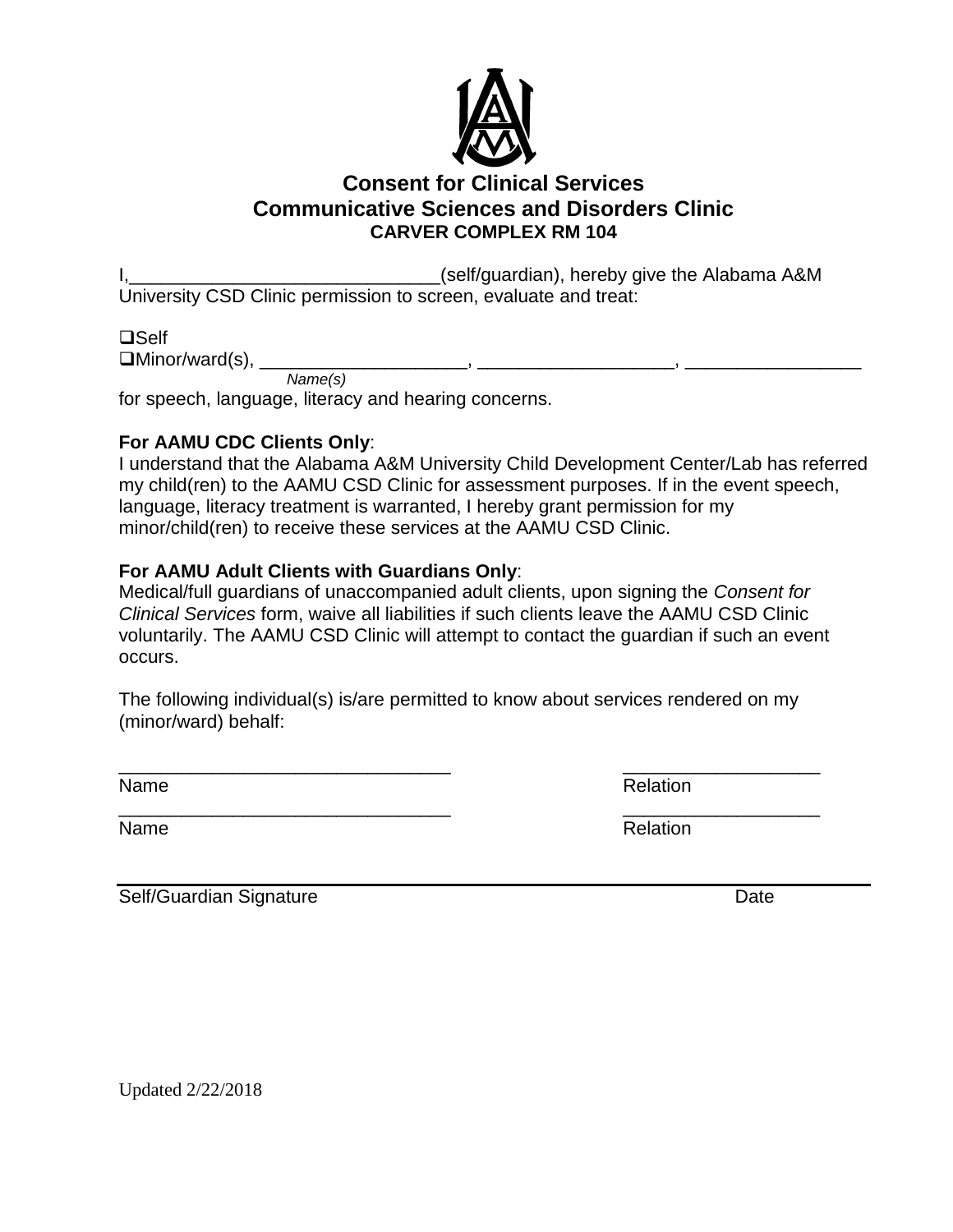

 Communicative Sciences and Disorders Clinic **AUTHORIZATION FOR RELEASE OF INFORMATION**

#### **TO ANOTHER AGENCY OR PHYSICIAN**

|              | Client's Full Name: _______________________                                                               | Birthdate: _________________                              |  |
|--------------|-----------------------------------------------------------------------------------------------------------|-----------------------------------------------------------|--|
|              | (Name of guardian if client is a minor)<br>and language records concerning the above-named individual to: | hereby consent the release of any or all hearing, speech, |  |
| Name/Agency: |                                                                                                           |                                                           |  |
| Address:     |                                                                                                           |                                                           |  |
|              |                                                                                                           |                                                           |  |
|              |                                                                                                           |                                                           |  |
|              |                                                                                                           |                                                           |  |
|              |                                                                                                           |                                                           |  |
|              |                                                                                                           |                                                           |  |

Client/Guardian Signature: \_\_\_\_\_\_\_\_\_\_\_\_\_\_\_\_\_\_\_\_\_\_\_\_\_\_\_\_\_\_ Date: \_\_\_\_\_\_\_\_\_\_\_\_\_\_\_\_\_\_

*(Signature of guardian required if client is under 18 years)*

Updated 7/27/2017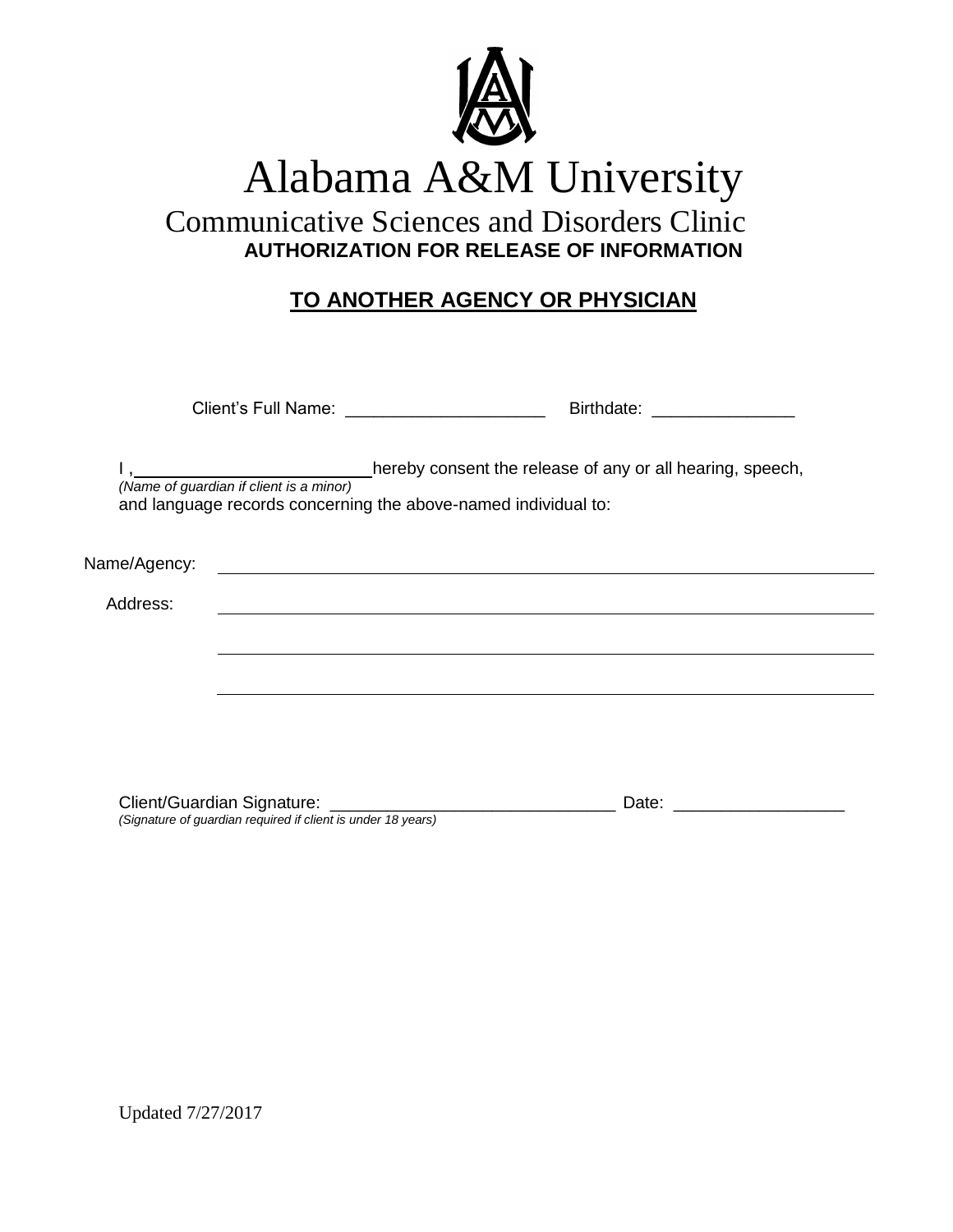

Communicative Sciences and Disorders Clinic

#### **AUTHORIZATION FOR RELEASE OF INFORMATION FROM ANOTHER AGENCY OR PHYSICIAN**

The person named below has requested services from our facility, *Alabama A & M University Communicative Sciences and Disorders (CSD) Clinic*. We understand that this individual has received professional services from you. Kindly forward any hearing, speech, language, medical, psychological, educational, or social records regarding this individual to aid us in better serving this client. Below is written authorization for the release of these records. Please send this information to the following:

#### **Alabama A & M University CSD Clinic**

Attention: Mrs. Esther Phillips-Embden, Director of Clinical Services P O Box 357 Normal, AL 35762 [esther.phillips@aamu.edu](mailto:esther.phillips@aamu.edu)

Thank you for you cooperation.

This will certify that you have my permission to release information to *Alabama A & M Communicative Sciences and Disorders Clinic* concerning:

(Client's full name)

Name of guardian authorizing release:

(Print full name)

Client/Guardian Signature: \_\_\_\_\_\_\_\_\_\_\_\_\_\_\_\_\_\_\_\_\_\_\_\_\_\_\_\_\_\_ Date: \_\_\_\_\_\_\_\_\_\_\_\_\_\_\_\_\_\_ *(Signature of guardian required if client is under 18 years)*

Updated 7/14/2014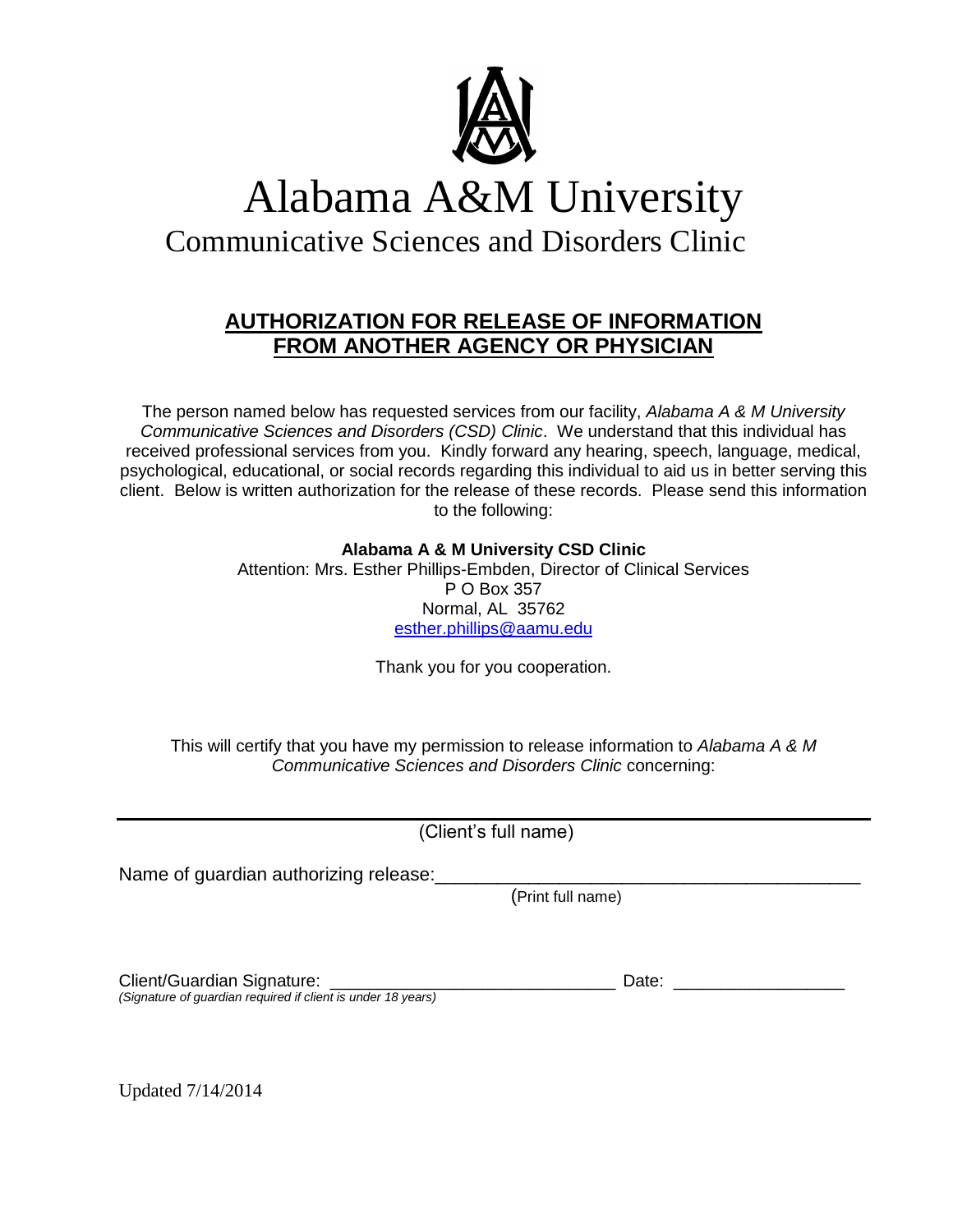

Communicative Sciences and Disorders Clinic

#### **AUTHORIZATION FOR OBSERVATION/DIGITAL RECORDINGS/ PHOTOGRAPHS FOR EDUCATIONAL PURPOSES**

| Client's F<br>∴ull *<br>_<br>∴Name | date: |  |
|------------------------------------|-------|--|
|                                    |       |  |

I understand that the Alabama A & M University Communicative Sciences and Disorders Clinic is housed in an educational environment. I hereby consent to the following for teaching purposes only:

| $\Box$ | <b>Live Observation</b> |  |
|--------|-------------------------|--|
|--------|-------------------------|--|

□ Video/Digital Recording

 $\Box$  Still/Live photographs

I require the following exception(s): \_\_\_\_\_\_\_\_\_\_\_\_\_\_\_\_\_\_\_\_\_\_\_\_\_\_\_\_\_\_\_\_\_\_\_\_\_\_\_\_\_\_

Client/Guardian Signature: \_\_\_\_\_\_\_\_\_\_\_\_\_\_\_\_\_\_\_\_\_\_\_\_\_ *(Signature of guardian required if client is under 18 years)*

Relationship to Client:

Witness: \_\_\_\_\_\_\_\_\_\_\_\_\_\_\_\_\_\_\_\_\_\_\_\_\_\_\_\_\_\_\_\_\_\_\_\_\_\_\_\_

Date:  $\Box$ 

Updated 7/27/2017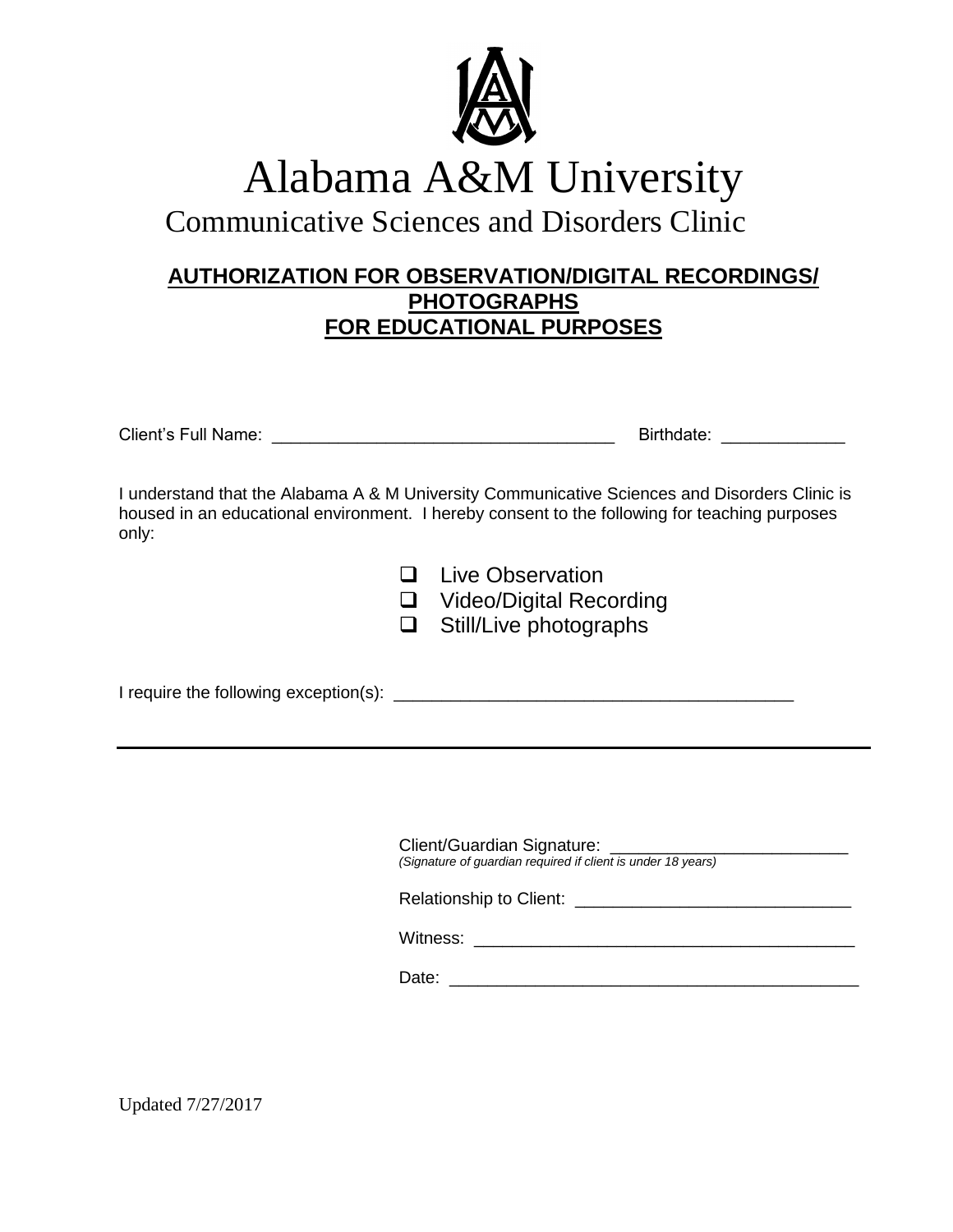#### Alabama A & M University **Speech-Language-Hearing Clinic REQUEST FOR CLINICAL SERVICES \*SUMMER 2022 CLINIC CLOSED**

| Phone number: home ____________________ work __________________ other ______________________________                                                                                                                                                                                                                                                                                                                                                                                                                |                                                                                                                  |                                                                                                                                                                              |
|---------------------------------------------------------------------------------------------------------------------------------------------------------------------------------------------------------------------------------------------------------------------------------------------------------------------------------------------------------------------------------------------------------------------------------------------------------------------------------------------------------------------|------------------------------------------------------------------------------------------------------------------|------------------------------------------------------------------------------------------------------------------------------------------------------------------------------|
| Please circle/check the following information:<br>*Number of days per week you would prefer: 1 or 2<br>• Prefer: Individual Therapy or Group Therapy<br>*Preferred day(s) and time: Select BOTH preferred option and secondary option<br><b>Preferred Option</b><br>$\Box$ Tuesday<br>$\Box$ 9:00-9:50am $\Box$ 10:00-10:50 am<br>□11:00-11:50am □1:00-1:50 pm<br>$\square$ 2:00-2:50 pm<br>$\Box$ Thursday<br>□ 9:00-9:50am □ 10:00-10:50 am<br>$\Box$ 11:00-11:50am $\Box$ 1:00-1:50 pm<br>$\square$ 2:00-2:50 pm | <b>Secondary Option</b><br>$\Box$ Tuesday<br>$\square$ 2:00-2:50 pm<br>$\Box$ Thursday<br>$\square$ 2:00-2:50 pm | $\Box$ 9:00-9:50am $\Box$ 10:00-10:50 am<br>$\Box$ 11:00-11:50am $\Box$ 1:00-1:50 pm<br>$\Box$ 9:00-9:50am $\Box$ 10:00-10:50 am<br>$\Box$ 11:00-11:50am $\Box$ 1:00-1:50 pm |

I do not know my schedule for Summer '22 (ONLY for clients who are AAMU students).

We will **attempt** to accommodate your preferred and secondary options. Please return these forms to your current student clinician as soon as possible, with a current email address as we will be sending updates re: clinical service via this venue. **We MUST have these forms back to include you on the list for the coming semester by April 29th** .

The Clinic is tentatively scheduled to open June 14<sup>th</sup> thru July 16<sup>th</sup>. Please make every effort to attend all therapy sessions to get the maximum benefit of therapy. Also be aware that attendance will be taken into consideration when scheduling for future semesters.

A graduate clinician will be contacting you to confirm therapy times for Summer '22 during the last week in May/first week in June. If you have any questions or concerns, please call or leave a voice mail message at 372-4044/5541. Please feel free to write additional information that we should consider when scheduling, on the back of this form. Thank you for your continued support of our clinic. We look forward to working with you again.

Sincerely, Ms. Esther-Phillips-Embden

Ms. Esther Phillips-Embden MA, CCC/SLP/L Clinic Director [esther.phillips@aamu.edu](mailto:esther.phillips@aamu.edu) AAMU Communicative Sciences and Disorders Clinic

| For Clinic Use Only: Dx |  |
|-------------------------|--|
| Comments:               |  |

Tx \_\_\_\_\_\_\_\_\_\_\_ Case Hx \_\_\_\_\_\_\_\_\_\_\_\_\_\_\_\_\_\_\_ Referral \_\_\_\_\_\_\_\_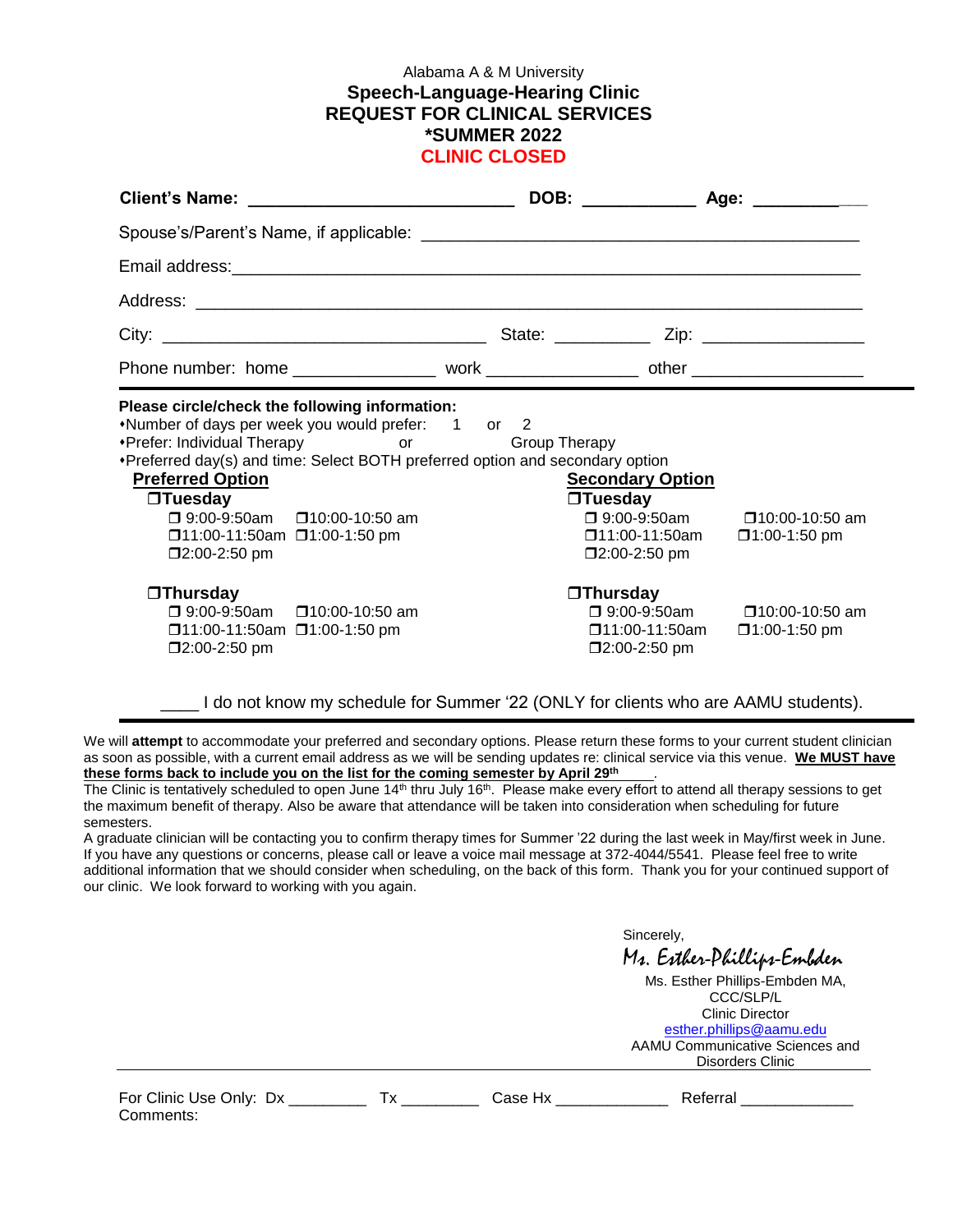#### Alabama A & M University **Speech-Language-Hearing Clinic REQUEST FOR CLINICAL SERVICES**

|                                                                                                                                                                                                                                                                                                                                                                                                                            | <b>FALL 2022</b> |                                                                                                                                             |                                                                    |
|----------------------------------------------------------------------------------------------------------------------------------------------------------------------------------------------------------------------------------------------------------------------------------------------------------------------------------------------------------------------------------------------------------------------------|------------------|---------------------------------------------------------------------------------------------------------------------------------------------|--------------------------------------------------------------------|
|                                                                                                                                                                                                                                                                                                                                                                                                                            |                  |                                                                                                                                             |                                                                    |
|                                                                                                                                                                                                                                                                                                                                                                                                                            |                  |                                                                                                                                             |                                                                    |
|                                                                                                                                                                                                                                                                                                                                                                                                                            |                  |                                                                                                                                             |                                                                    |
|                                                                                                                                                                                                                                                                                                                                                                                                                            |                  |                                                                                                                                             |                                                                    |
| Phone number: home ____________________ work ____________________ other ____________________________                                                                                                                                                                                                                                                                                                                       |                  |                                                                                                                                             |                                                                    |
| Please circle/check the following information:<br>*Number of days per week you would prefer: 1 or 2<br>•Prefer: Individual Therapy or Group Therapy<br>*Preferred day(s) and time: Select BOTH preferred option and secondary option<br><b>Preferred Option</b><br>$\square$ Monday<br>$\Box$ 9:00-9:50am $\Box$ 10:00-10:50 am<br>□11:00-11:50am □1:00-1:50 pm<br>□3:00-3:50pm<br>$\square$ 2:00-2:50 pm<br>□4:00-4:50 pm |                  | <b>Secondary Option</b><br>$\square$ Monday<br>$\square$ 9:00-9:50am<br>□11:00-11:50 am<br>$\square$ 2:00-2:50 pm<br>$\square$ 4:00-4:50 pm | $\square$ 10:00-10:50 am<br>$\square$ 1:00-1:50 pm<br>□3:00-3:50pm |
| $\Box$ Wednesday<br>$\square$ 9:00-9:50am<br>$\square$ 10:00-10:50 am<br>□11:00-11:50am □1:00-1:50 pm<br>$\square$ 2:00-2:50 pm<br>$\square$ 3:00-3:50pm<br>□4:00-4:50 pm                                                                                                                                                                                                                                                  |                  | $\Box$ Wednesday<br>$\square$ 9:00-9:50am<br>□11:00-11:50 am<br>$\square$ 2:00-2:50 pm<br>$\square$ 4:00-4:50 pm                            | $\square$ 10:00-10:50 am<br>$\square$ 1:00-1:50 pm<br>□3:00-3:50pm |

I do not know my schedule for Fall '22 (for AAMU students only).

We will attempt to accommodate your preferred and secondary options. Please return these forms to your current student clinician as soon as possible, with a current email address as we will be sending updates re: clinical service via this venue. **We MUST have these forms**  back to include you on the list for the coming semester by August 16<sup>th</sup>.

The Clinic is scheduled to open September  $12<sup>th</sup>$  thru November  $18<sup>th</sup>$ . Please make every effort to attend all therapy sessions to get the maximum benefit of therapy. Also be aware that attendance will be taken into consideration when scheduling for future semesters. A graduate clinician will be contacting you to confirm therapy times for Fall '22 during the last week in August, through September 12<sup>th</sup>. If you have any questions or concerns, please call or leave a voice mail message at 372-4044/5541. Feel free to write any more information that we may need in scheduling on the back of this form. Thank you for your continued support of our clinic. We look forward to working with you again.

|                               | Sincerely,                                                                                                                                |  |
|-------------------------------|-------------------------------------------------------------------------------------------------------------------------------------------|--|
|                               | Mr. Exther-Phillips-Embden                                                                                                                |  |
|                               | Ms. Esther Phillips-Embden MA, CCC/SLP/L, Clinic Director<br>esther.phillips@aamu.edu<br>AAMU Communicative Sciences and Disorders Clinic |  |
| For Clinic Use Only: Dx<br>Τx | Referral<br>Case Hx<br>Comments:                                                                                                          |  |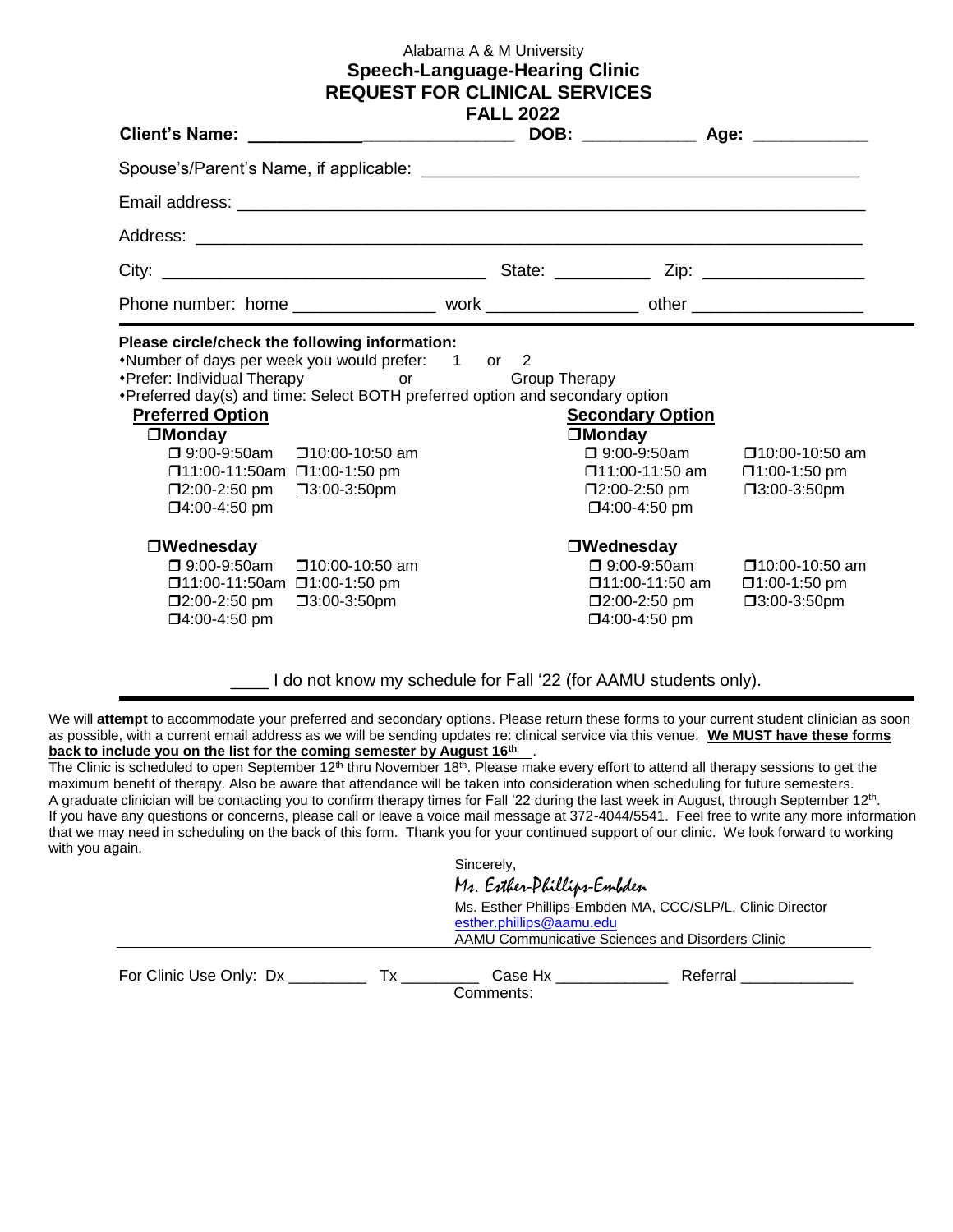#### Alabama A & M University **Speech-Language-Hearing Clinic REQUEST FOR CLINICAL SERVICES**

| <b>Client's Name:</b>                                                                                                                                                                                                                                                                                                                                                                                                                                                                                                                                                                                                                                                                                                         | <b>SPRING 2023</b> |                                                                                                                                                                                                                                                                                                                               |                                                                                                                                                                              |
|-------------------------------------------------------------------------------------------------------------------------------------------------------------------------------------------------------------------------------------------------------------------------------------------------------------------------------------------------------------------------------------------------------------------------------------------------------------------------------------------------------------------------------------------------------------------------------------------------------------------------------------------------------------------------------------------------------------------------------|--------------------|-------------------------------------------------------------------------------------------------------------------------------------------------------------------------------------------------------------------------------------------------------------------------------------------------------------------------------|------------------------------------------------------------------------------------------------------------------------------------------------------------------------------|
|                                                                                                                                                                                                                                                                                                                                                                                                                                                                                                                                                                                                                                                                                                                               |                    |                                                                                                                                                                                                                                                                                                                               |                                                                                                                                                                              |
|                                                                                                                                                                                                                                                                                                                                                                                                                                                                                                                                                                                                                                                                                                                               |                    |                                                                                                                                                                                                                                                                                                                               |                                                                                                                                                                              |
|                                                                                                                                                                                                                                                                                                                                                                                                                                                                                                                                                                                                                                                                                                                               |                    |                                                                                                                                                                                                                                                                                                                               |                                                                                                                                                                              |
|                                                                                                                                                                                                                                                                                                                                                                                                                                                                                                                                                                                                                                                                                                                               |                    |                                                                                                                                                                                                                                                                                                                               |                                                                                                                                                                              |
|                                                                                                                                                                                                                                                                                                                                                                                                                                                                                                                                                                                                                                                                                                                               |                    |                                                                                                                                                                                                                                                                                                                               |                                                                                                                                                                              |
| Please circle/check the following information:<br>*Number of days per week you would prefer: 1 or 2<br>*Prefer: Individual Therapy or<br>*Preferred day(s) and time: Select BOTH preferred option and secondary option<br><b>Preferred Option</b><br><b>OMonday</b><br>□ 9:00-9:50am<br>□10:00-10:50 am<br>□11:00-11:50 am □1:00-1:50 pm<br>$\square$ 2:00-2:50 pm<br>$\square$ 3:00-3:50pm<br>□4:00-4:50 pm<br>$\Box$ Tuesday<br>□ 9:00-9:50am<br>$\square$ 10:00-10:50 am<br>□11:00-11:50 am □3:00-3:50pm<br>□Wednesday<br>$\Box$ 9:00-9:50am<br>□10:00-10:50 am<br>□11:00-11:50 am □1:00-1:50 pm<br>□2:00-2:50 pm<br>□3:00-3:50pm<br>□4:00-4:50 pm<br>$\Box$ Thursday<br>$\square$ 9:00-9:50am<br>$\square$ 10:00-10:50 am | Group Therapy      | <b>Secondary Option</b><br><b>OMonday</b><br>□ 9:00-9:50am<br>□11:00-11:50 am<br>$\square$ 2:00-2:50 pm<br>□4:00-4:50 pm<br>$\Box$ Tuesday<br>□ 9:00-9:50am<br>$\square$ 11:00-11:50 am<br>□Wednesday<br>□ 9:00-9:50am<br>□11:00-11:50 am<br>□2:00-2:50 pm<br>$\square$ 4:00-4:50 pm<br><b>Thursday</b><br>$\Box$ 9:00-9:50am | $\square$ 10:00-10:50 am<br>$\square$ 1:00-1:50 pm<br>□3:00-3:50pm<br>□10:00-10:50 am<br>□3:00-3:50pm<br>□10:00-10:50 am<br>□1:00-1:50 pm<br>□3:00-3:50pm<br>□10:00-10:50 am |
| □11:00-11:50 am □3:00-3:50pm<br>□4:00-4:50 pm                                                                                                                                                                                                                                                                                                                                                                                                                                                                                                                                                                                                                                                                                 |                    | $\square$ 11:00-11:50 am<br>□4:00-4:50 pm                                                                                                                                                                                                                                                                                     | □3:00-3:50pm                                                                                                                                                                 |
| Let I do not know my schedule for Spring '23 (for AAMU students only).                                                                                                                                                                                                                                                                                                                                                                                                                                                                                                                                                                                                                                                        |                    |                                                                                                                                                                                                                                                                                                                               |                                                                                                                                                                              |

We will **attempt** to accommodate your preferred and secondary options. Please return these forms to your current student clinician as soon as possible, with a current email address as we will be sending updates re: clinical service via this venue. **We MUST have these forms back to include you on the list for the coming semester by January 13 th** .

The Clinic is tentatively scheduled to open February 13<sup>th</sup> thru April 21st. Make every effort to attend all therapy sessions to get the maximum benefit of therapy. Also be aware that attendance will be taken into consideration when scheduling for future semesters. A graduate clinician will be contacting you to confirm therapy times for Spring 2023 during the last week in January, early February. If you have any questions or concerns, please call or leave a voice mail message at 372-4044/5541. Feel free to write any more information that we may need in scheduling on the back of this form. Thank you for your continued support of our clinic. We look forward to working with you again.

Sincerely,

Ms. Esther-Phillips-Embden

Ms. Esther Phillips-Embden MA, CCC/SLP/L, Clinic Director [esther.phillips@aamu.edu](mailto:esther.phillips@aamu.edu) AAMU Communicative Sciences and Disorders Clinic

For Clinic Use Only: Dx \_\_\_\_\_\_\_\_\_ Tx \_\_\_\_\_\_\_\_\_ Case Hx \_\_\_\_\_\_\_\_\_\_\_\_\_\_ Referral \_\_\_\_\_\_\_\_\_\_\_\_\_ Comments: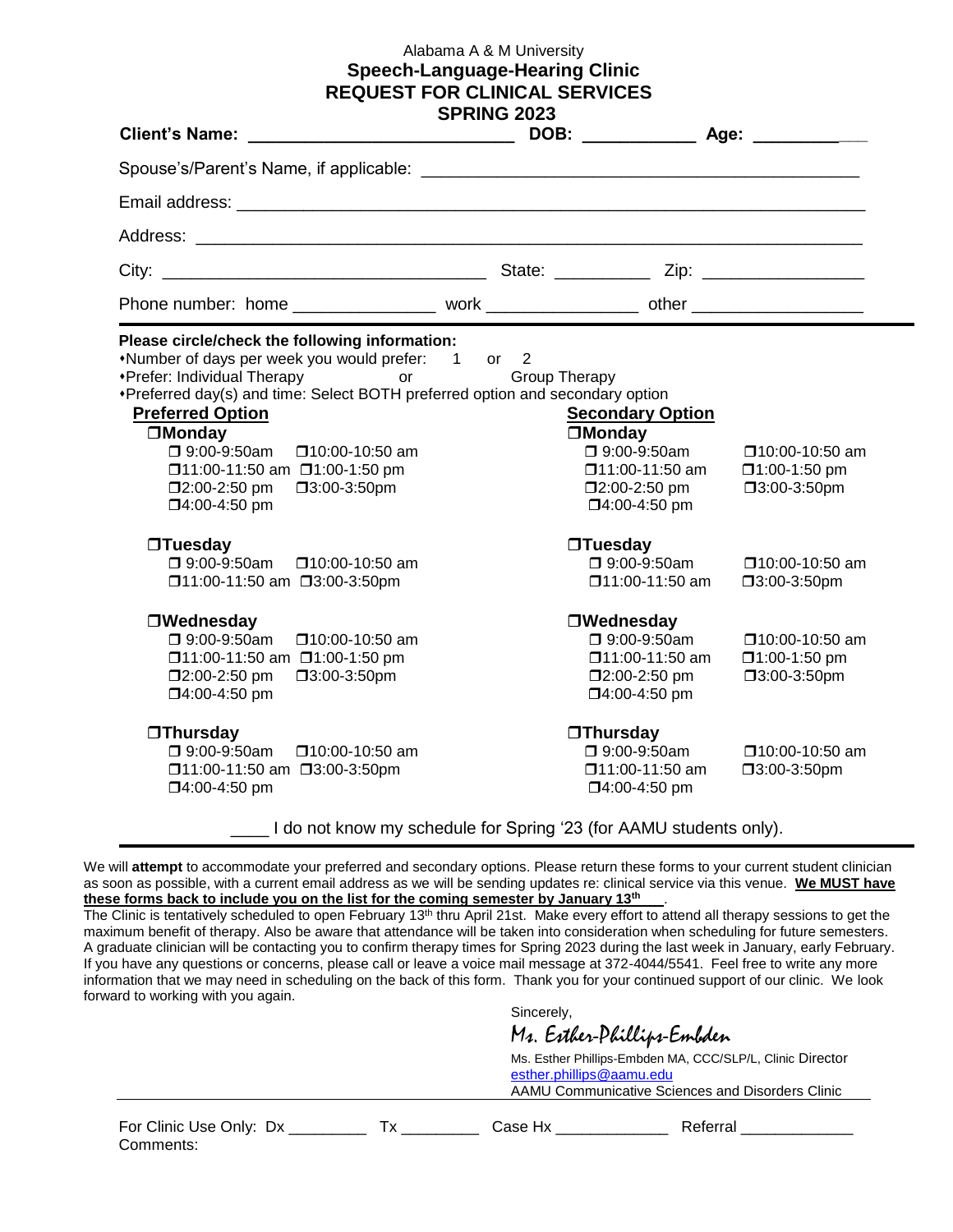#### Alabama A & M University **Speech-Language-Hearing Clinic REQUEST FOR CLINICAL SERVICES \*SUMMER 2023**

| Phone number: home ___________________ work ____________________ other _____________________________                                                                                                                                                                                                                                                                                                                                                                                                                            |                                                                                                                                                                                                          |                                                                                      |
|---------------------------------------------------------------------------------------------------------------------------------------------------------------------------------------------------------------------------------------------------------------------------------------------------------------------------------------------------------------------------------------------------------------------------------------------------------------------------------------------------------------------------------|----------------------------------------------------------------------------------------------------------------------------------------------------------------------------------------------------------|--------------------------------------------------------------------------------------|
| Please circle/check the following information:<br>*Number of days per week you would prefer: 1 or 2<br>• Prefer: Individual Therapy or Group Therapy<br>*Preferred day(s) and time: Select BOTH preferred option and secondary option<br><b>Preferred Option</b><br>$\Box$ Tuesday<br>$\Box$ 9:00-9:50am $\Box$ 10:00-10:50 am<br>$\Box$ 11:00-11:50am $\Box$ 1:00-1:50 pm<br>$\square$ 2:00-2:50 pm<br>$\Box$ Thursday<br>□ 9:00-9:50am □ 10:00-10:50 am<br>$\Box$ 11:00-11:50am $\Box$ 1:00-1:50 pm<br>$\square$ 2:00-2:50 pm | <b>Secondary Option</b><br>$\Box$ Tuesday<br>$\Box$ 11:00-11:50am $\Box$ 1:00-1:50 pm<br>$\square$ 2:00-2:50 pm<br>$\Box$ Thursday<br>$\Box$ 11:00-11:50am $\Box$ 1:00-1:50 pm<br>$\square$ 2:00-2:50 pm | $\Box$ 9:00-9:50am $\Box$ 10:00-10:50 am<br>$\Box$ 9:00-9:50am $\Box$ 10:00-10:50 am |

#### \_\_\_\_ I do not know my schedule for Summer '23 (ONLY for clients who are AAMU students).

We will **attempt** to accommodate your preferred and secondary options. Please return these forms to your current student clinician as soon as possible, with a current email address as we will be sending updates re: clinical service via this venue. **We MUST have these forms back to include you on the list for the coming semester by May 8 TH** .

The Clinic is tentatively scheduled to open June 13<sup>th</sup> thru July 15<sup>th</sup>. Please make every effort to attend all therapy sessions to get the maximum benefit of therapy. Also be aware that attendance will be taken into consideration when scheduling for future semesters.

A graduate clinician will be contacting you to confirm therapy times for Summer '23 during the last week in May/first week in June. If you have any questions or concerns, please call or leave a voice mail message at 372-4044/5541. Please feel free to write additional information that we should consider when scheduling, on the back of this form. Thank you for your continued support of our clinic. We look forward to working with you again.

Sincerely,

Ms. Esther-Phillips-Embden

Ms. Esther Phillips-Embden MA, CCC/SLP/L Clinic Director [esther.phillips@aamu.edu](mailto:esther.phillips@aamu.edu)

AAMU Communicative Sciences and Disorders Clinic

For Clinic Use Only: Dx \_\_\_\_\_\_\_\_\_\_ Tx \_\_\_\_\_\_\_\_\_\_ Case Hx \_\_\_\_\_\_\_\_\_\_\_\_\_\_ Referral \_\_\_\_\_\_\_ Comments: